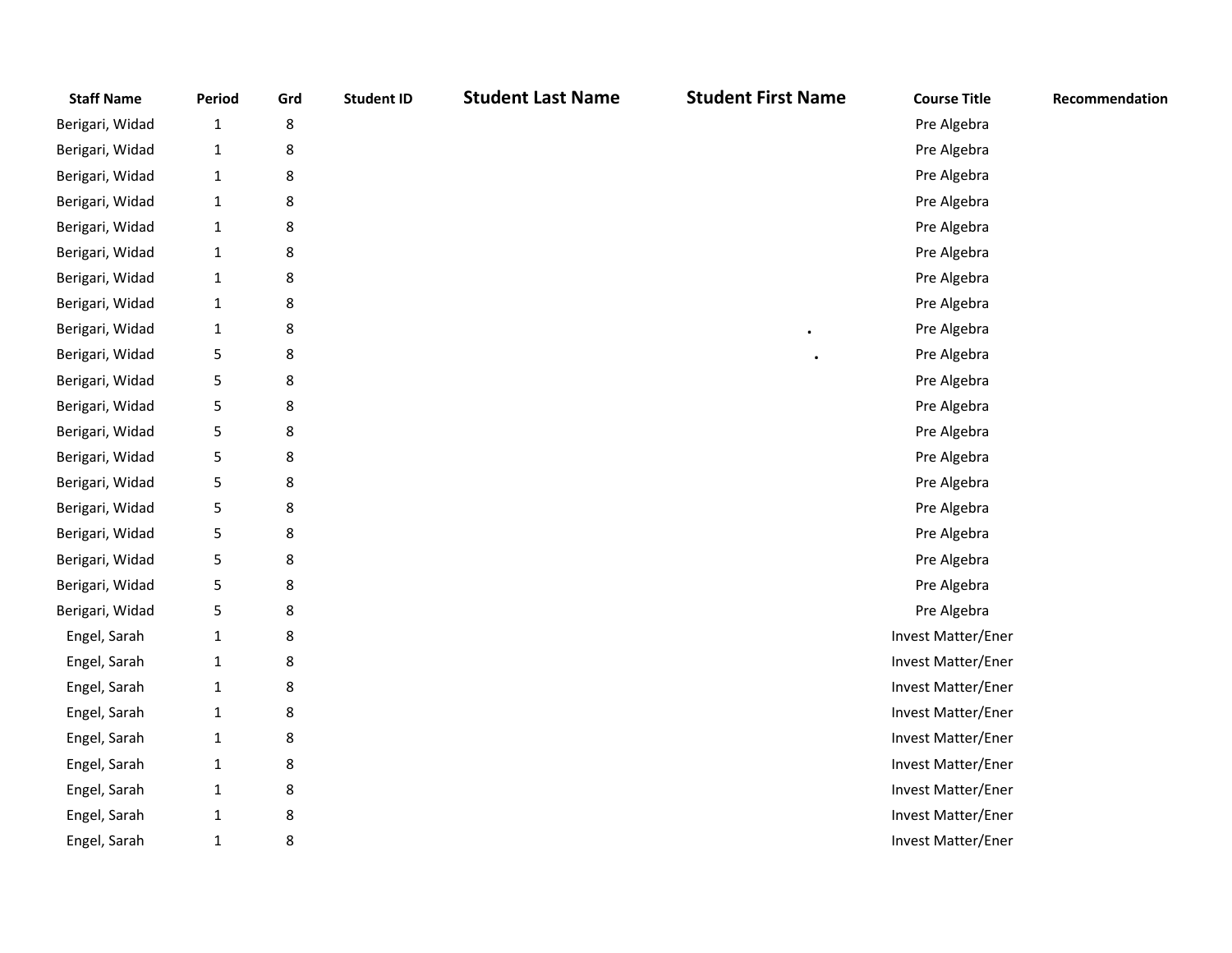| Engel, Sarah | 1 | 8 | Invest Matter/Ener |
|--------------|---|---|--------------------|
| Engel, Sarah | 4 | 8 | Invest Matter/Ener |
| Engel, Sarah | 4 | 8 | Invest Matter/Ener |
| Engel, Sarah | 4 | 8 | Invest Matter/Ener |
| Engel, Sarah | 4 | 8 | Invest Matter/Ener |
| Engel, Sarah | 4 | 8 | Invest Matter/Ener |
| Engel, Sarah | 4 | 8 | Invest Matter/Ener |
| Engel, Sarah | 4 | 8 | Invest Matter/Ener |
| Engel, Sarah | 5 | 8 | Invest Matter/Ener |
| Engel, Sarah | 5 | 8 | Invest Matter/Ener |
| Engel, Sarah | 5 | 8 | Invest Matter/Ener |
| Engel, Sarah | 5 | 8 | Invest Matter/Ener |
| Engel, Sarah | 5 | 8 | Invest Matter/Ener |
| Engel, Sarah | 5 | 8 | Invest Matter/Ener |
| Engel, Sarah | 5 | 8 | Invest Matter/Ener |
| Engel, Sarah | 6 | 8 | Invest Matter/Ener |
| Engel, Sarah | 6 | 8 | Invest Matter/Ener |
| Engel, Sarah | 6 | 8 | Invest Matter/Ener |
| Engel, Sarah | 6 | 8 | Invest Matter/Ener |
| Engel, Sarah | 6 | 8 | Invest Matter/Ener |
| Engel, Sarah | 6 | 8 | Invest Matter/Ener |
| Engel, Sarah | 6 | 8 | Invest Matter/Ener |
| Engel, Sarah | 6 | 8 | Invest Matter/Ener |
| Engel, Sarah | 6 | 8 | Invest Matter/Ener |
| Engel, Sarah | 6 | 8 | Invest Matter/Ener |
| Engel, Sarah | 6 | 8 | Invest Matter/Ener |
| Engel, Sarah | 6 | 8 | Invest Matter/Ener |
| Engel, Sarah | 7 | 8 | Invest Matter/Ener |
| Engel, Sarah | 7 | 8 | Invest Matter/Ener |
| Engel, Sarah | 7 | 8 | Invest Matter/Ener |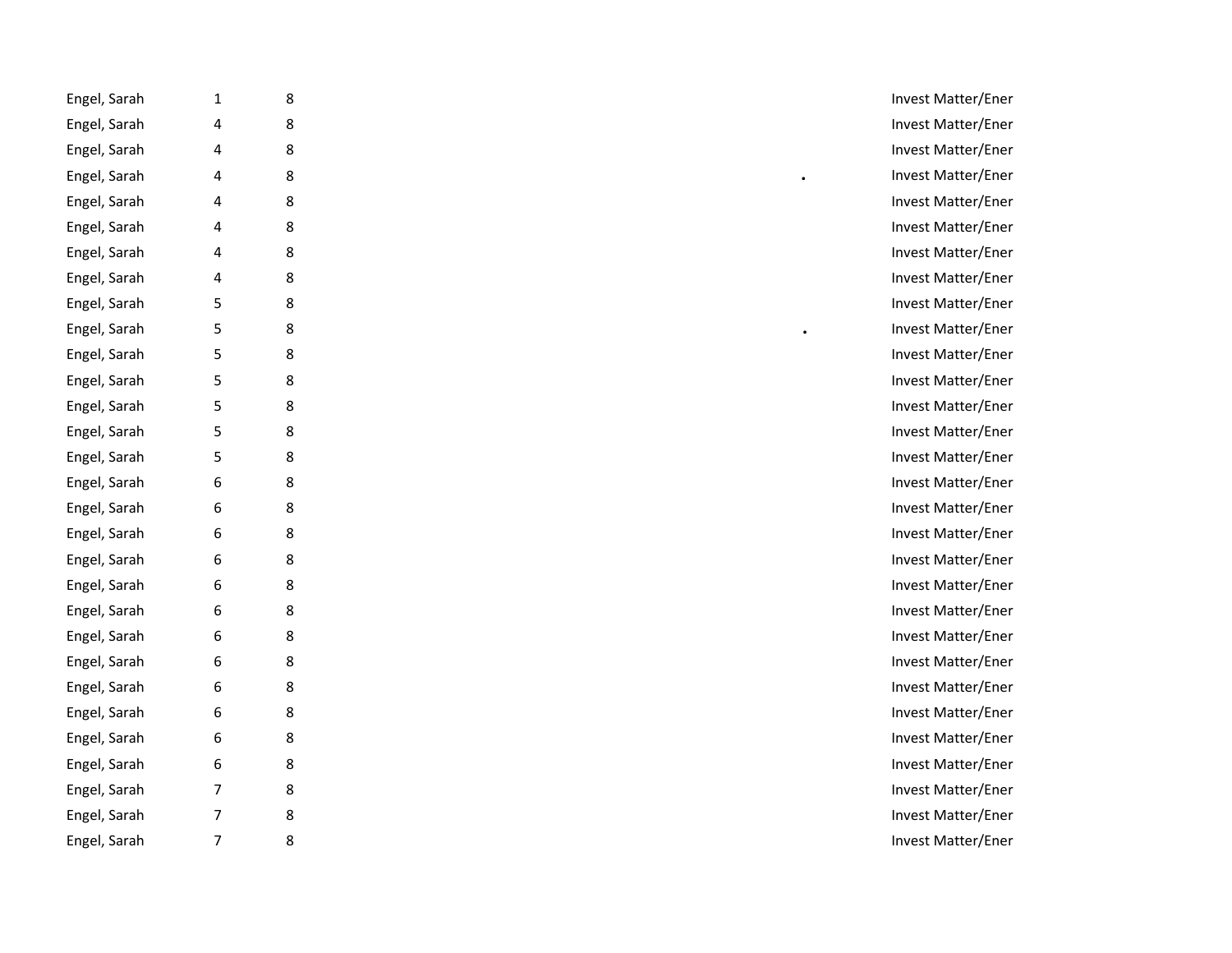| Engel, Sarah    | $\boldsymbol{7}$ | 8       | Invest Matter/Ener |
|-----------------|------------------|---------|--------------------|
| Engel, Sarah    | $\boldsymbol{7}$ | $\bf 8$ | Invest Matter/Ener |
| Gray, Alyssa L. | 3                | 8       | Reading 8          |
| Gray, Alyssa L. | 3                | $\bf 8$ | Reading 8          |
| Gray, Alyssa L. | 3                | 8       | Reading 8          |
| Gray, Alyssa L. | 3                | 8       | Reading 8          |
| Gray, Alyssa L. | 3                | 8       | Reading 8          |
| Gray, Alyssa L. | $\boldsymbol{6}$ | 8       | English 8          |
| Gray, Alyssa L. | $\boldsymbol{6}$ | 8       | English 8          |
| Gray, Alyssa L. | $\boldsymbol{6}$ | 8       | English 8          |
| Gray, Alyssa L. | 6                | 8       | English 8          |
| Gray, Alyssa L. | 6                | 8       | English 8          |
| Gray, Alyssa L. | 6                | 8       | English 8          |
| Gray, Alyssa L. | 6                | 8       | English 8          |
| Gray, Alyssa L. | 6                | 8       | English 8          |
| Gray, Alyssa L. | 6                | 8       | English 8          |
| Gray, Alyssa L. | $\boldsymbol{6}$ | 8       | English 8          |
| Gray, Alyssa L. | $\overline{7}$   | 8       | Reading 8          |
| Gray, Alyssa L. | $\overline{7}$   | 8       | Reading 8          |
| Gray, Alyssa L. | $\boldsymbol{7}$ | 8       | Reading 8          |
| Gray, Alyssa L. | $\overline{7}$   | 8       | Reading 8          |
| Gray, Alyssa L. | 8                | 8       | English 8          |
| Gray, Alyssa L. | 8                | 8       | English 8          |
| Gray, Alyssa L. | 8                | 8       | English 8          |
| Gray, Alyssa L. | 8                | $\bf 8$ | English 8          |
| Gray, Alyssa L. | 8                | $\bf 8$ | English 8          |
| Gray, Alyssa L. | 8                | 8       | English 8          |
| Gray, Alyssa L. | 8                | $\bf 8$ | English 8          |
| Gray, Alyssa L. | 8                | $\bf 8$ | English 8          |
| Gray, Alyssa L. | $\,8\,$          | 8       | English 8          |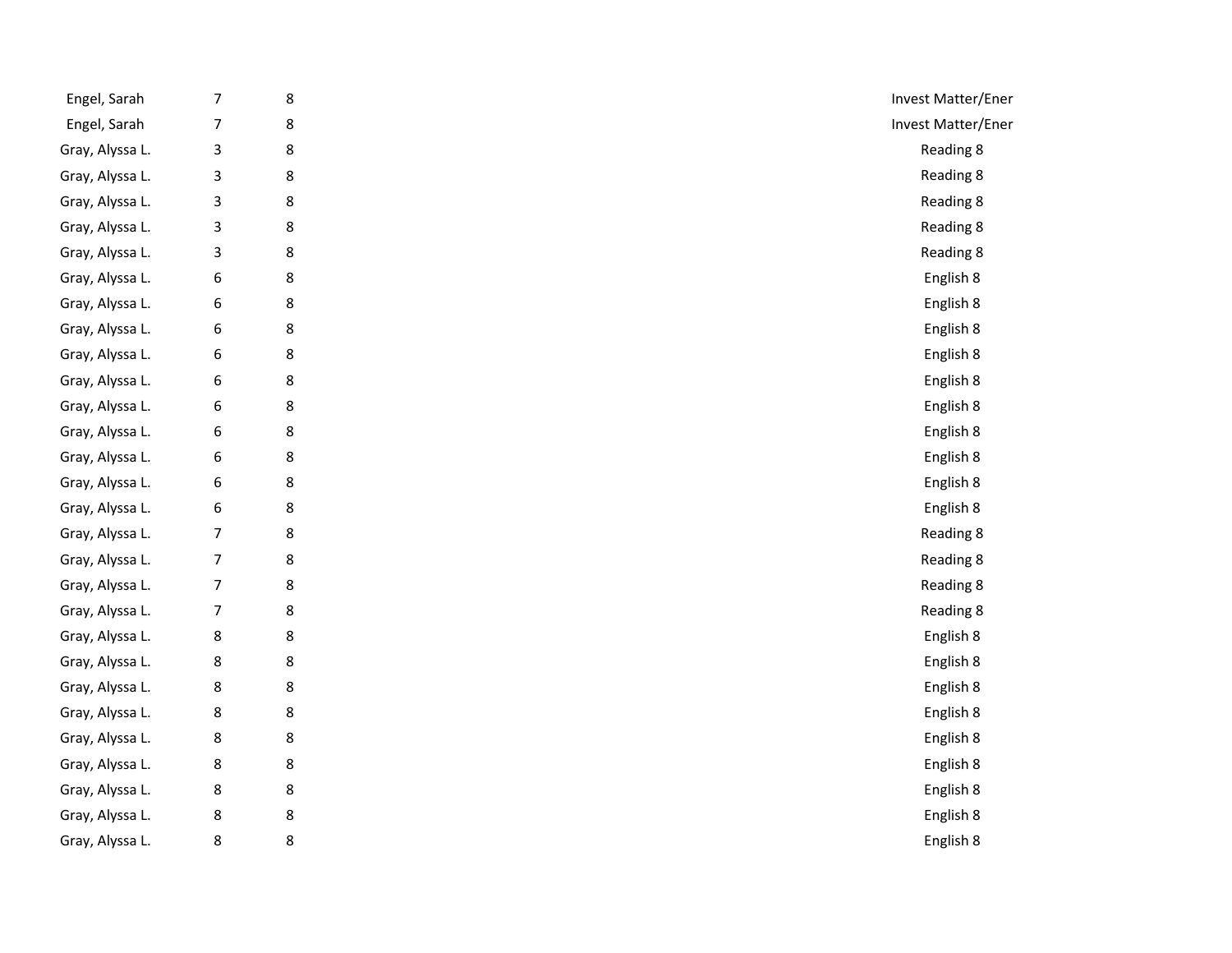| Gray, Alyssa L. | 8            | 8 | English 8 |
|-----------------|--------------|---|-----------|
| Gray, Alyssa L. | 8            | 8 | English 8 |
| Hall, Kelly L.  | $\mathbf{1}$ | 8 | English 8 |
| Hall, Kelly L.  | $\mathbf{1}$ | 8 | English 8 |
| Hall, Kelly L.  | $\mathbf{1}$ | 8 | English 8 |
| Hall, Kelly L.  | $\mathbf{1}$ | 8 | English 8 |
| Hall, Kelly L.  | $\mathbf{1}$ | 8 | English 8 |
| Hall, Kelly L.  | $\mathbf{1}$ | 8 | English 8 |
| Hall, Kelly L.  | $\mathbf{1}$ | 8 | English 8 |
| Hall, Kelly L.  | $\mathbf{1}$ | 8 | English 8 |
| Hall, Kelly L.  | $\mathbf 1$  | 8 | English 8 |
| Hall, Kelly L.  | 3            | 8 | English 8 |
| Hall, Kelly L.  | 3            | 8 | English 8 |
| Hall, Kelly L.  | 3            | 8 | English 8 |
| Hall, Kelly L.  | 3            | 8 | English 8 |
| Hall, Kelly L.  | 3            | 8 | English 8 |
| Hall, Kelly L.  | 3            | 8 | English 8 |
| Hall, Kelly L.  | 3            | 8 | English 8 |
| Hall, Kelly L.  | 3            | 8 | English 8 |
| Hall, Kelly L.  | 3            | 8 | English 8 |
| Hall, Kelly L.  | 3            | 8 | English 8 |
| Hall, Kelly L.  | 3            | 8 | English 8 |
| Hall, Kelly L.  | 4            | 8 | English 8 |
| Hall, Kelly L.  | 4            | 8 | English 8 |
| Hall, Kelly L.  | 4            | 8 | English 8 |
| Hall, Kelly L.  | 4            | 8 | English 8 |
| Hall, Kelly L.  | 4            | 8 | English 8 |
| Hall, Kelly L.  | 4            | 8 | English 8 |
| Hall, Kelly L.  | 4            | 8 | English 8 |
| Hall, Kelly L.  | 4            | 8 | English 8 |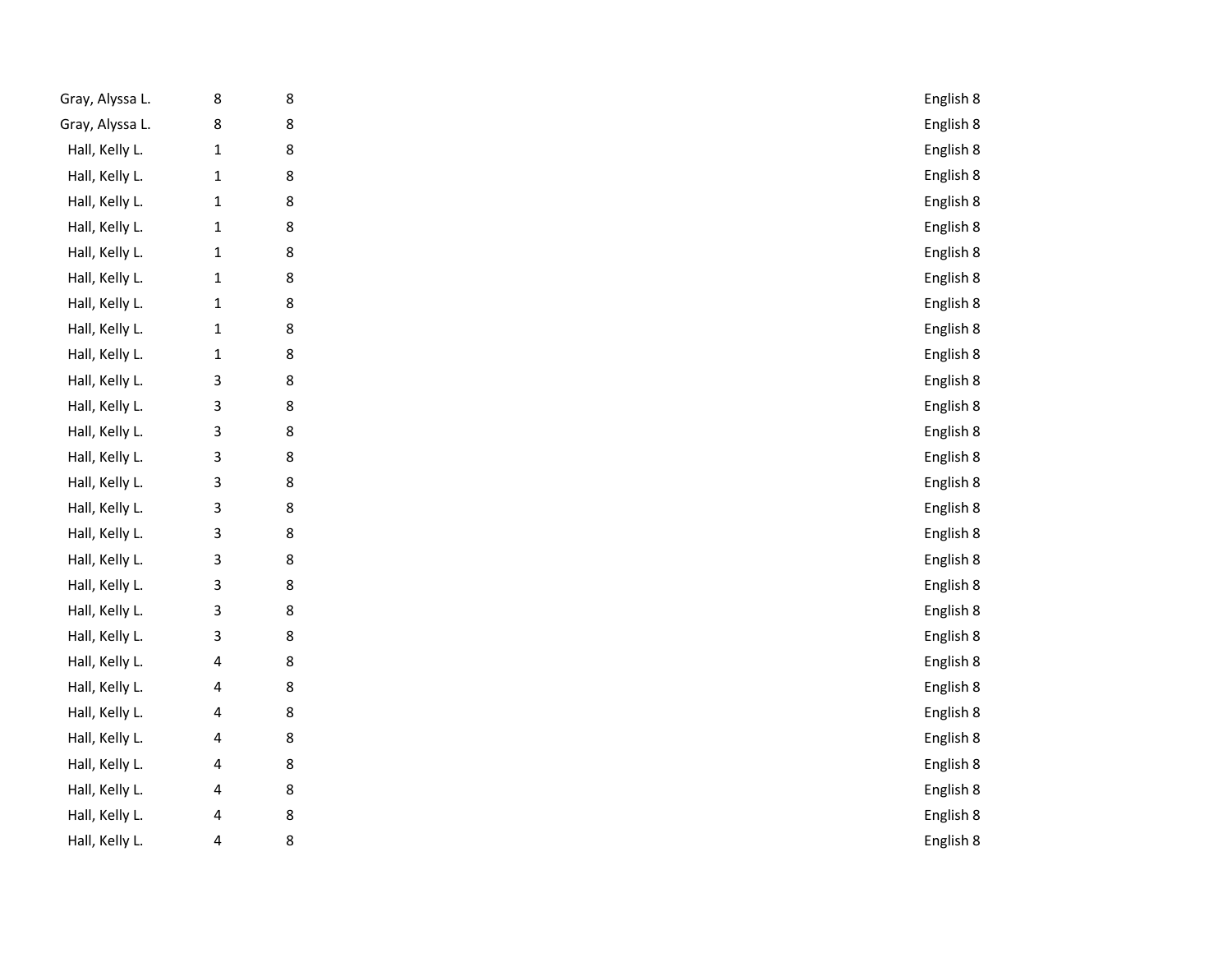| Hall, Kelly L.     | 4              | 8       | English 8          |
|--------------------|----------------|---------|--------------------|
| Hall, Kelly L.     | 4              | 8       | English 8          |
| Hall, Kelly L.     | 4              | 8       | English 8          |
| Hall, Kelly L.     | 4              | $\bf 8$ | English 8          |
| Hall, Kelly L.     | $\overline{7}$ | $\bf 8$ | English 8          |
| Hall, Kelly L.     | $\overline{7}$ | 8       | English 8          |
| Hall, Kelly L.     | $\overline{7}$ | $\bf 8$ | English 8          |
| Hall, Kelly L.     | $\overline{7}$ | 8       | English 8          |
| Hall, Kelly L.     | $\overline{7}$ | $\bf 8$ | English 8          |
| Hall, Kelly L.     | $\overline{7}$ | 8       | English 8          |
| Hall, Kelly L.     | $\overline{7}$ | $\bf 8$ | English 8          |
| Hall, Kelly L.     | 8              | 8       | English 8          |
| Hall, Kelly L.     | 8              | 8       | English 8          |
| Hall, Kelly L.     | 8              | 8       | English 8          |
| Hall, Kelly L.     | 8              | $\bf 8$ | English 8          |
| Hall, Kelly L.     | 8              | $\bf 8$ | English 8          |
| Hall, Kelly L.     | 8              | 8       | English 8          |
| Hall, Kelly L.     | 8              | $\bf 8$ | English 8          |
| Hall, Kelly L.     | 8              | 8       | English 8          |
| Hall, Kelly L.     | 8              | 8       | English 8          |
| Johnson, Meghan R. | $\overline{7}$ | 8       | Invest Matter/Ener |
| Johnson, Meghan R. | $\overline{7}$ | 8       | Invest Matter/Ener |
| Johnson, Meghan R. | $\overline{7}$ | 8       | Invest Matter/Ener |
| Johnson, Meghan R. | $\overline{7}$ | 8       | Invest Matter/Ener |
| Johnson, Meghan R. | 7              | 8       | Invest Matter/Ener |
| Johnson, Meghan R. | $\overline{7}$ | 8       | Invest Matter/Ener |
| Johnson, Meghan R. | 7              | 8       | Invest Matter/Ener |
| Johnson, Meghan R. | 7              | 8       | Invest Matter/Ener |
| Johnson, Meghan R. | 7              | 8       | Invest Matter/Ener |
| Johnson, Meghan R. | $\overline{7}$ | 8       | Invest Matter/Ener |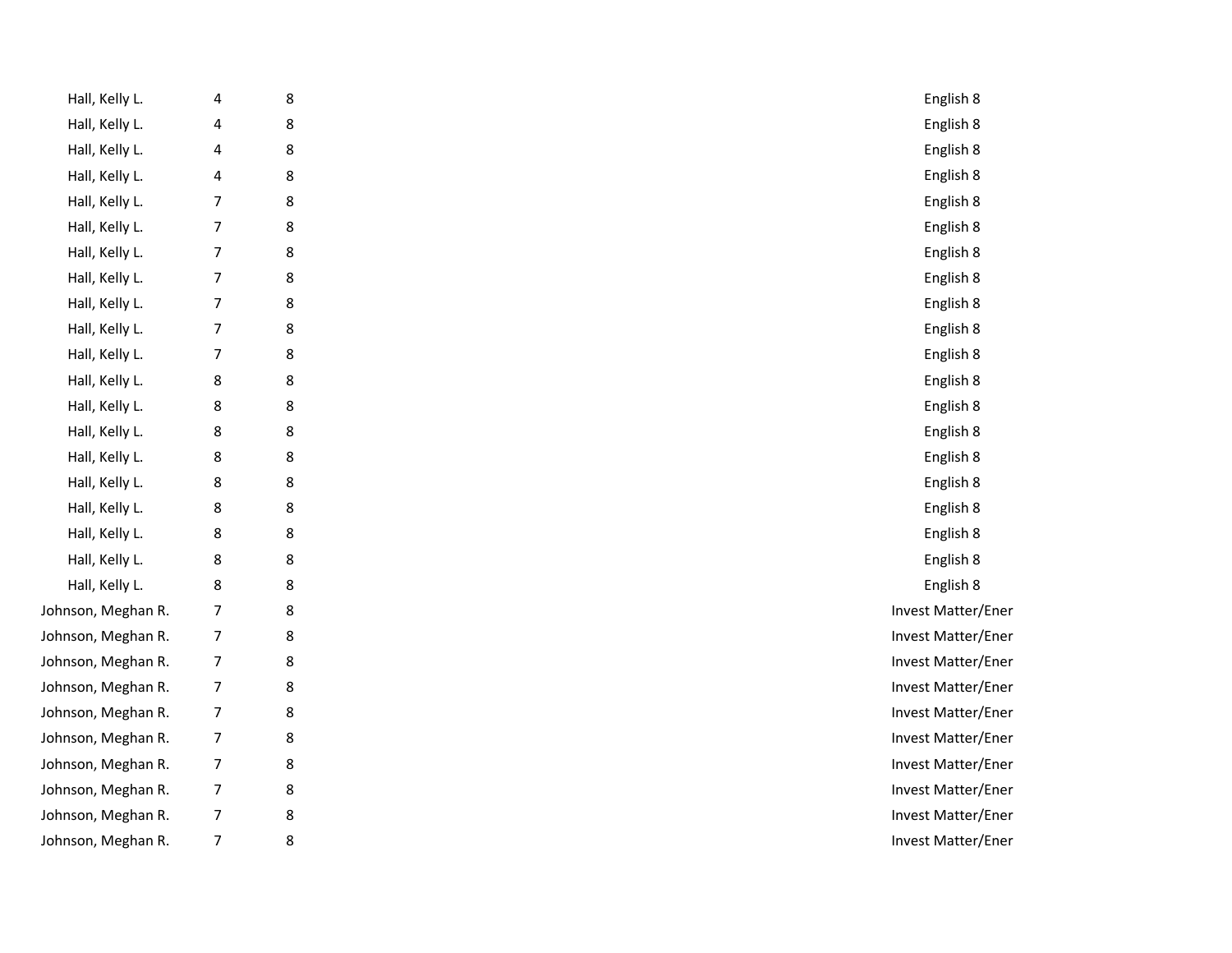| Johnson, Meghan R.  | $\overline{7}$ | 8 | Invest Matter/Ener |                  |
|---------------------|----------------|---|--------------------|------------------|
| Johnson, Meghan R.  | $\overline{7}$ | 8 | Invest Matter/Ener |                  |
| Johnson, Meghan R.  | 7              | 8 | Invest Matter/Ener |                  |
| Puckett, Rebecca M. | $\mathbf{1}$   | 8 | Pre Algebra        | Algebra 1 SC 2X2 |
| Puckett, Rebecca M. | $\mathbf{1}$   | 8 | Pre Algebra        | Algebra 1 SC     |
| Puckett, Rebecca M. | $\mathbf{1}$   | 8 | Pre Algebra        | Algebra 1 SC 2X2 |
| Puckett, Rebecca M. | $\mathbf{1}$   | 8 | Pre Algebra        | Algebra 1 SC     |
| Puckett, Rebecca M. | 1              | 8 | Pre Algebra        | Algebra 1 Part 1 |
| Puckett, Rebecca M. | 3              | 8 | Pre Algebra        | Algebra 1 SC     |
| Puckett, Rebecca M. | 3              | 8 | Pre Algebra        | Algebra 1 2X2    |
| Puckett, Rebecca M. | 3              | 8 | Pre Algebra        | Algebra 1 SC     |
| Puckett, Rebecca M. | 3              | 8 | Pre Algebra        | Algebra 1 TT 2X2 |
| Puckett, Rebecca M. | 3              | 8 | Pre Algebra        | Algebra 1 Part 1 |
| Puckett, Rebecca M. | 3              | 8 | Pre Algebra        | Algebra 1 2X2    |
| Puckett, Rebecca M. | 3              | 8 | Pre Algebra        | Algebra 1 SC     |
| Puckett, Rebecca M. | 4              | 8 | Pre Algebra        | Algebra 1 TT     |
| Puckett, Rebecca M. | 4              | 8 | Pre Algebra        | Algebra 1 TT 2X2 |
| Puckett, Rebecca M. | 4              | 8 | Pre Algebra        | Algebra 1 TT     |
| Puckett, Rebecca M. | 4              | 8 | Pre Algebra        | Algebra 1 TT     |
| Puckett, Rebecca M. | 4              | 8 | Pre Algebra        | Algebra 1 TT 2X2 |
| Puckett, Rebecca M. | 4              | 8 | Pre Algebra        | Algebra 1 TT     |
| Puckett, Rebecca M. | 4              | 8 | Pre Algebra        | Algebra 1        |
| Puckett, Rebecca M. | 4              | 8 | Pre Algebra        | Algebra 1        |
| Puckett, Rebecca M. | 4              | 8 | Pre Algebra        | Algebra 1 TT     |
| Puckett, Rebecca M. | 4              | 8 | Pre Algebra        | Algebra 1 TT 2X2 |
| Puckett, Rebecca M. | 5              | 8 | Pre Algebra        | Algebra 1 SC 2X2 |
| Puckett, Rebecca M. | 5              | 8 | Pre Algebra        | Algebra 1 SC 2X2 |
| Puckett, Rebecca M. | 5              | 8 | Pre Algebra        | Algebra 1 TT     |
| Puckett, Rebecca M. | 5              | 8 | Pre Algebra        | Algebra 1 Part 1 |
| Puckett, Rebecca M. | 5              | 8 | Pre Algebra        | Algebra 1 SC     |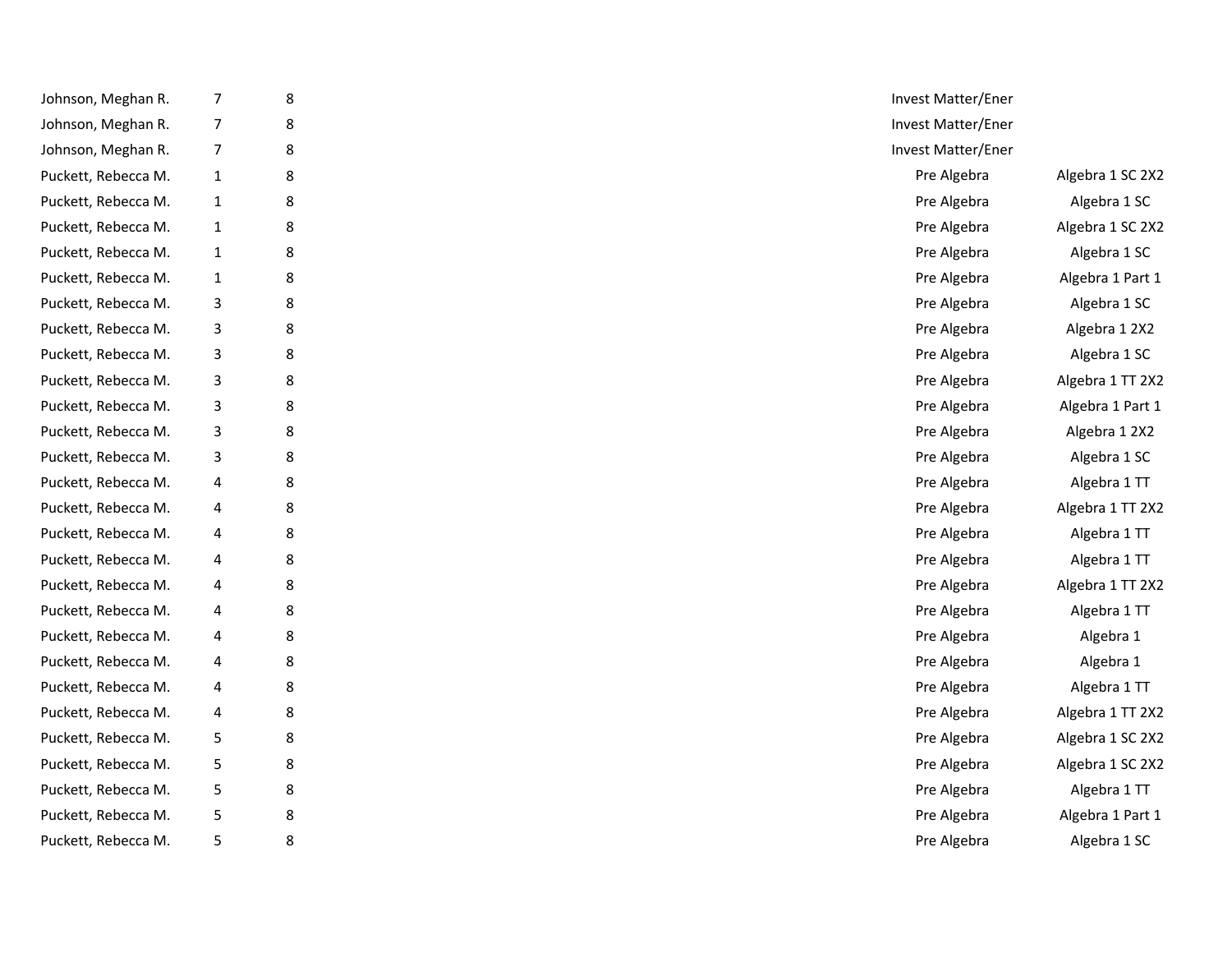| Puckett, Rebecca M. | 5 | 8 | Pre Algebra | Algebra 1 SC     |
|---------------------|---|---|-------------|------------------|
| Puckett, Rebecca M. | 6 | 8 | Pre Algebra | Algebra 1 TT     |
| Puckett, Rebecca M. | 6 | 8 | Pre Algebra | Algebra 1 TT     |
| Puckett, Rebecca M. | 6 | 8 | Pre Algebra | Algebra 1 TT     |
| Puckett, Rebecca M. | 6 | 8 | Pre Algebra | Algebra 1 TT 2X2 |
| Puckett, Rebecca M. | 6 | 8 | Pre Algebra | Algebra 1        |
| Puckett, Rebecca M. | 6 | 8 | Pre Algebra | Algebra 1 TT 2X2 |
| Puckett, Rebecca M. | 6 | 8 | Pre Algebra | Algebra 1 TT     |
| Thamasett, Erin G.  | 3 | 8 | Civics 8 HN |                  |
| Thamasett, Erin G.  | 3 | 8 | Civics 8 HN |                  |
| Thamasett, Erin G.  | 3 | 8 | Civics 8 HN |                  |
| Thamasett, Erin G.  | 3 | 8 | Civics 8 HN |                  |
| Thamasett, Erin G.  | 3 | 8 | Civics 8 HN |                  |
| Thamasett, Erin G.  | 3 | 8 | Civics 8 HN |                  |
| Thamasett, Erin G.  | 3 | 8 | Civics 8 HN |                  |
| Thamasett, Erin G.  | 3 | 8 | Civics 8 HN |                  |
| Thamasett, Erin G.  | 3 | 8 | Civics 8 HN |                  |
| Thamasett, Erin G.  | 3 | 8 | Civics 8 HN |                  |
| Thamasett, Erin G.  | 3 | 8 | Civics 8 HN |                  |
| Thamasett, Erin G.  | 3 | 8 | Civics 8 HN |                  |
| Thamasett, Erin G.  | 3 | 8 | Civics 8 HN |                  |
| Thamasett, Erin G.  | 3 | 8 | Civics 8 HN |                  |
| Thamasett, Erin G.  | 3 | 8 | Civics 8 HN |                  |
| Thamasett, Erin G.  | 4 | 8 | Civics 8    |                  |
| Thamasett, Erin G.  | 4 | 8 | Civics 8    |                  |
| Thamasett, Erin G.  | 4 | 8 | Civics 8    |                  |
| Thamasett, Erin G.  | 4 | 8 | Civics 8    |                  |
| Thamasett, Erin G.  | 4 | 8 | Civics 8    |                  |
| Thamasett, Erin G.  | 4 | 8 | Civics 8    |                  |
| Thamasett, Erin G.  | 4 | 8 | Civics 8    |                  |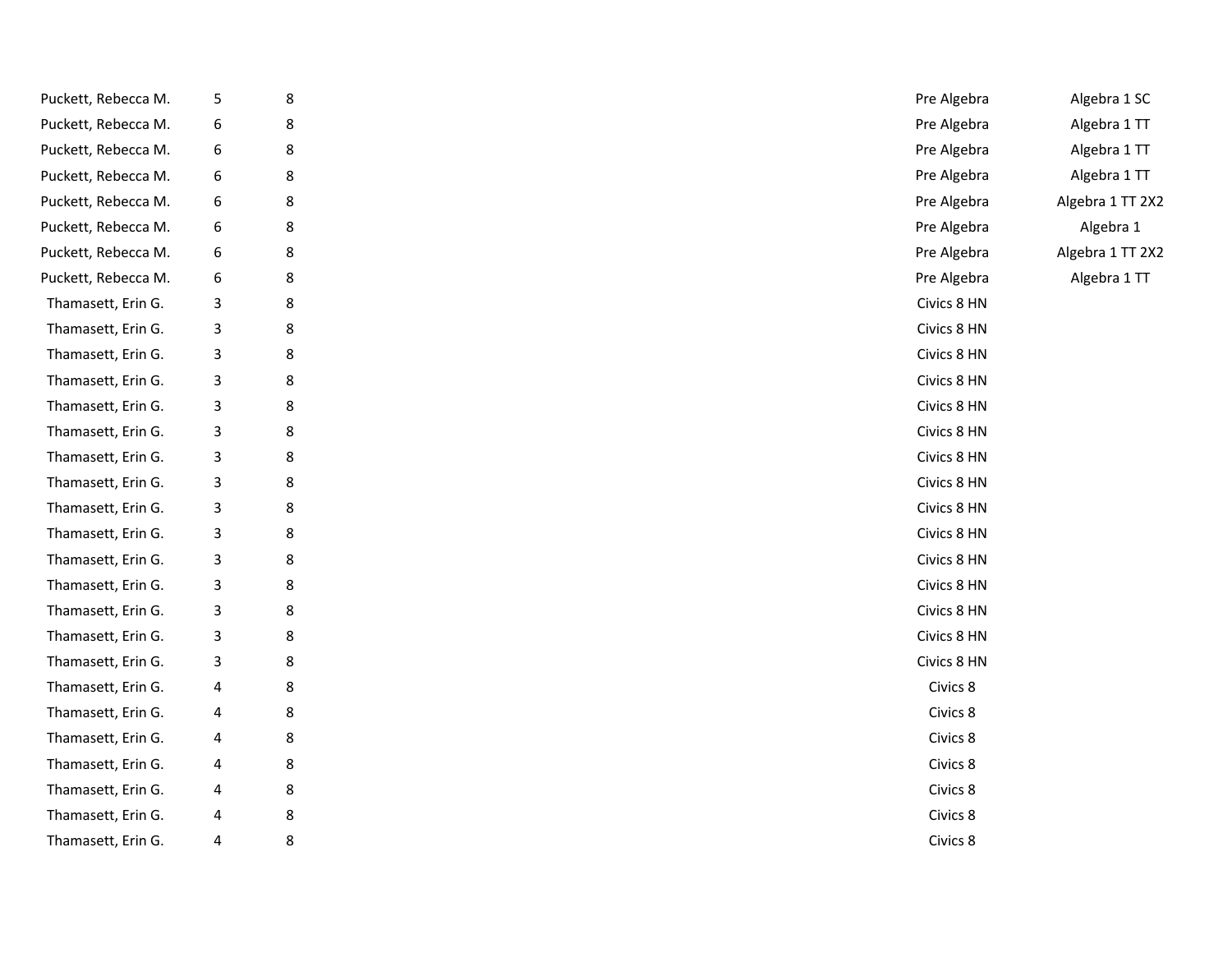| Thamasett, Erin G. | 5 | 8 | Civics 8 HN |
|--------------------|---|---|-------------|
| Thamasett, Erin G. | 5 | 8 | Civics 8 HN |
| Thamasett, Erin G. | 5 | 8 | Civics 8 HN |
| Thamasett, Erin G. | 5 | 8 | Civics 8 HN |
| Thamasett, Erin G. | 5 | 8 | Civics 8 HN |
| Thamasett, Erin G. | 5 | 8 | Civics 8 HN |
| Thamasett, Erin G. | 5 | 8 | Civics 8 HN |
| Thamasett, Erin G. | 5 | 8 | Civics 8 HN |
| Thamasett, Erin G. | 5 | 8 | Civics 8 HN |
| Thamasett, Erin G. | 5 | 8 | Civics 8 HN |
| Thamasett, Erin G. | 5 | 8 | Civics 8 HN |
| Thamasett, Erin G. | 5 | 8 | Civics 8 HN |
| Thamasett, Erin G. | 5 | 8 | Civics 8 HN |
| Thamasett, Erin G. | 6 | 8 | Civics 8    |
| Thamasett, Erin G. | 6 | 8 | Civics 8    |
| Thamasett, Erin G. | 6 | 8 | Civics 8    |
| Thamasett, Erin G. | 6 | 8 | Civics 8    |
| Thamasett, Erin G. | 6 | 8 | Civics 8    |
| Thamasett, Erin G. | 6 | 8 | Civics 8    |
| Thamasett, Erin G. | 7 | 8 | Civics 8 HN |
| Thamasett, Erin G. | 7 | 8 | Civics 8 HN |
| Thamasett, Erin G. | 7 | 8 | Civics 8 HN |
| Thamasett, Erin G. | 7 | 8 | Civics 8 HN |
| Thamasett, Erin G. | 7 | 8 | Civics 8 HN |
| Thamasett, Erin G. | 7 | 8 | Civics 8 HN |
| Thamasett, Erin G. | 7 | 8 | Civics 8 HN |
| Thamasett, Erin G. | 7 | 8 | Civics 8 HN |
| Thamasett, Erin G. | 7 | 8 | Civics 8 HN |
| Thamasett, Erin G. | 7 | 8 | Civics 8 HN |
| Thamasett, Erin G. | 7 | 8 | Civics 8 HN |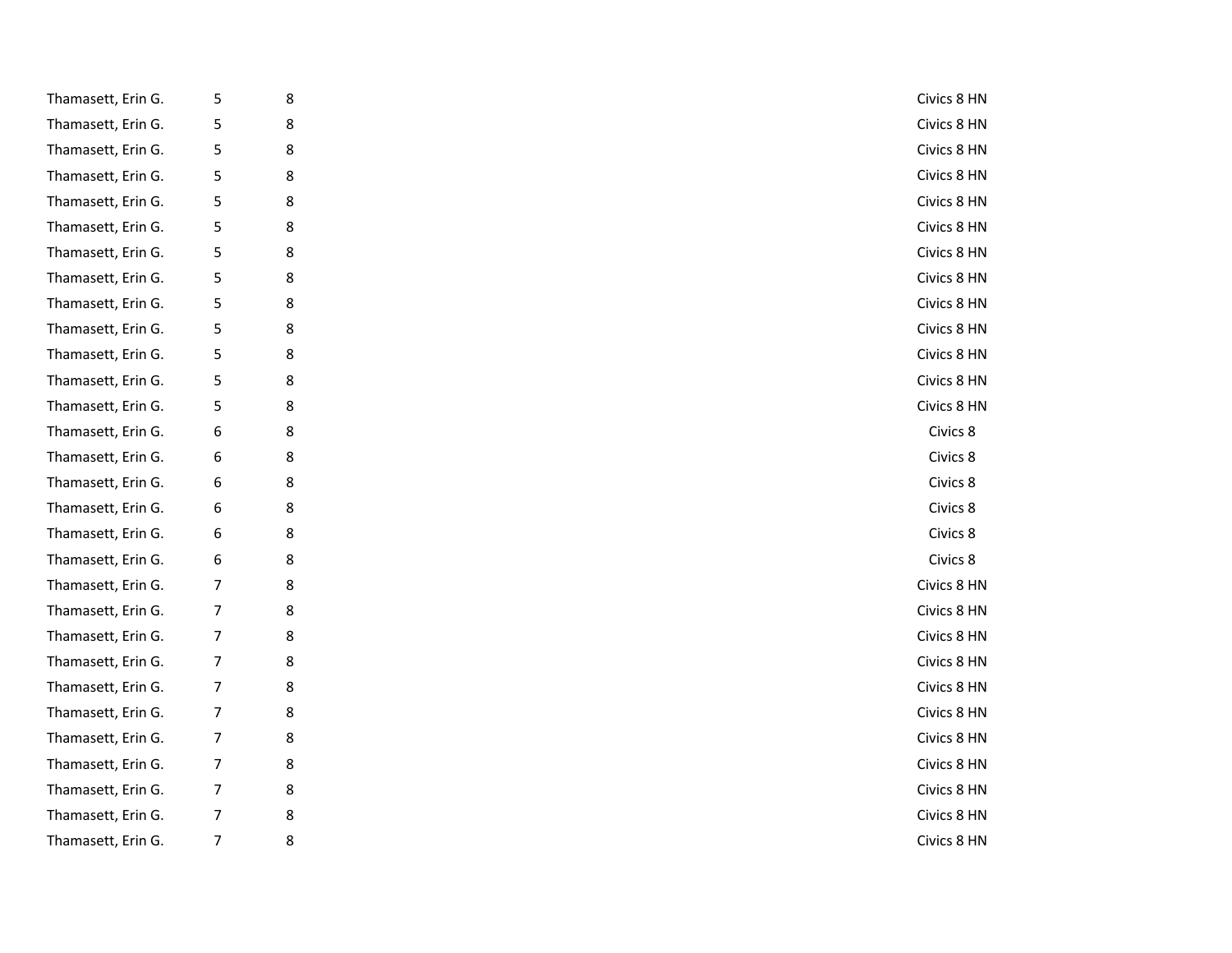| Thamasett, Erin G. |   | 8 | Civics 8 HN |
|--------------------|---|---|-------------|
| Thamasett, Erin G. |   | 8 | Civics 8 HN |
| Thamasett, Erin G. | 8 | 8 | Civics 8    |
| Thamasett, Erin G. | 8 | 8 | Civics 8    |
| Thamasett, Erin G. | 8 | 8 | Civics 8    |
| Thamasett, Erin G. | 8 | 8 | Civics 8    |
| Thamasett, Erin G. | 8 | 8 | Civics 8    |
| Thamasett, Erin G. | 8 | 8 | Civics 8    |
| Thamasett, Erin G. | 8 | 8 | Civics 8    |
| Thamasett, Erin G. | 8 | 8 | Civics 8    |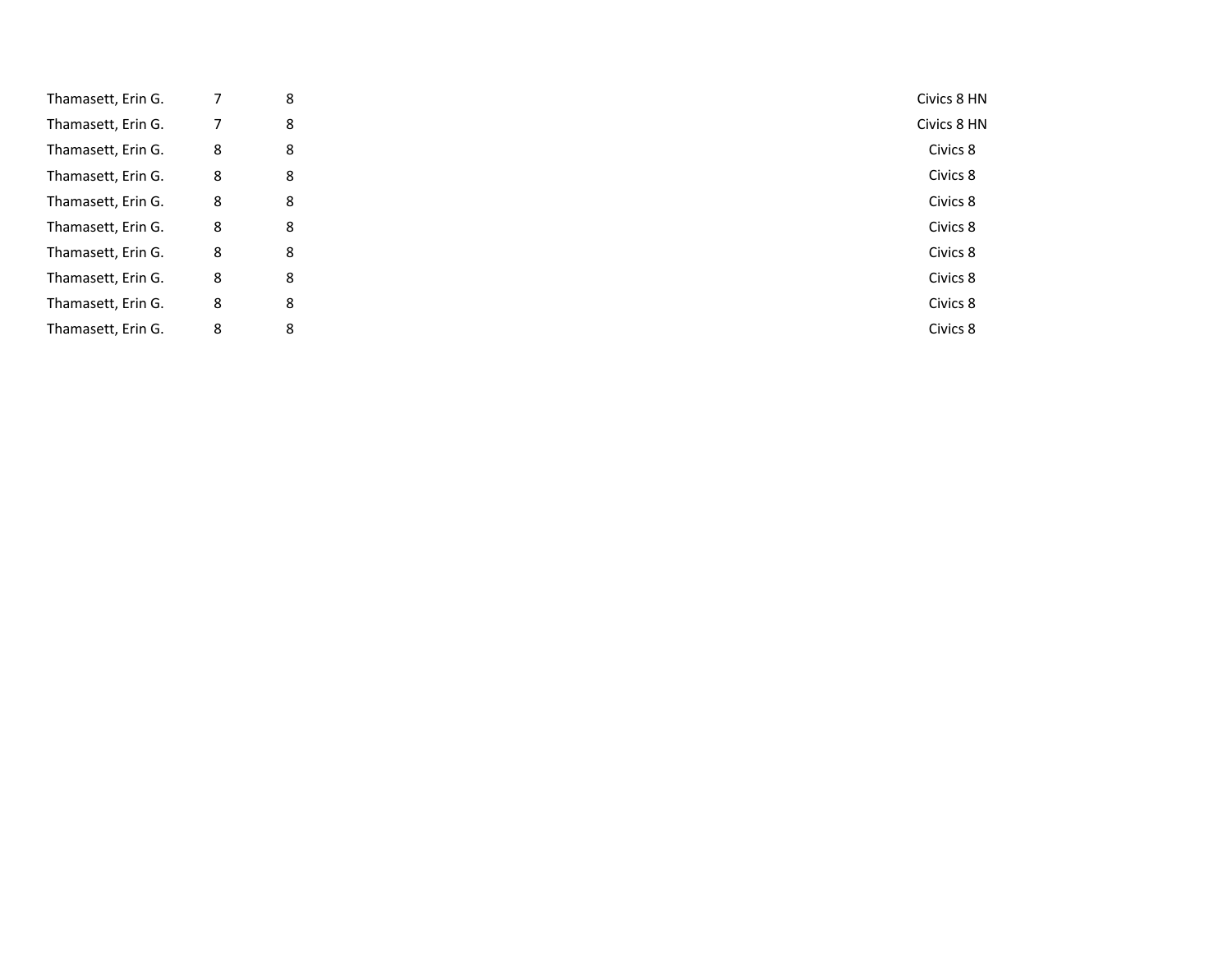| Gray, Alyssa L. | 8              | 8           | English 8 | English 9    |                  |                               |
|-----------------|----------------|-------------|-----------|--------------|------------------|-------------------------------|
| Gray, Alyssa L. | 6              | 8           | English 8 | English 9 TT |                  |                               |
| Gray, Alyssa L. | 8              | 8           | English 8 | English 9 TT |                  |                               |
| Gray, Alyssa L. | $\overline{7}$ | 8           | Reading 8 | English 9 SC | Sp.Ed. Reading 8 |                               |
| Hall, Kelly L.  | $\mathbf{1}$   | 8           | English 8 | English 9 SC | Sp.Ed. Reading 8 |                               |
| Hall, Kelly L.  | 4              | 8           | English 8 | English 9 TT |                  |                               |
| Hall, Kelly L.  | 3              | 8           | English 8 | English 9 SC |                  |                               |
| Gray, Alyssa L. | 8              | 8           | English 8 | English 9 SC |                  |                               |
| Hall, Kelly L.  | 4              | 8           | English 8 | English 9 TT |                  |                               |
| Gray, Alyssa L. | 6              | 8           | English 8 | English 9 TT |                  |                               |
| Hall, Kelly L.  | 3              | 8           | English 8 | English 9 TT |                  |                               |
| Hall, Kelly L.  | $\mathbf{1}$   | 8           | English 8 | English 9 SC |                  |                               |
| Hall, Kelly L.  | 3              | 8           | English 8 | English 9 TT |                  |                               |
| Gray, Alyssa L. | 8              | 8           | English 8 | English 9 HN |                  |                               |
| Hall, Kelly L.  | $\overline{4}$ | 8           | English 8 | English 9 TT |                  |                               |
| Hall, Kelly L.  | $\mathbf{1}$   | 8           | English 8 | English 9 SC |                  |                               |
| Gray, Alyssa L. | 8              | 8           | English 8 | English 9 TT |                  |                               |
| Hall, Kelly L.  | $\overline{7}$ | 8           | English 8 | English 9 SC | Sp.Ed. Reading 8 |                               |
| Hall, Kelly L.  | $\overline{7}$ | 8           | English 8 | English 9 SC | Sp.Ed. Reading 8 |                               |
| Hall, Kelly L.  | $\mathbf{1}$   | 8           | English 8 | English 9 SC | Sp.Ed. Reading 8 | <b>Strategies for Success</b> |
| Hall, Kelly L.  | 3              | 8           | English 8 | English 9 TT |                  |                               |
| Hall, Kelly L.  | $\overline{7}$ | 8           | English 8 | English 9 SC |                  |                               |
| Hall, Kelly L.  | 3              | 8           | English 8 | English 9 TT |                  |                               |
| Hall, Kelly L.  | $\mathbf{1}$   | 8           | English 8 | English 9 SC |                  |                               |
| Gray, Alyssa L. | 6              | $\,$ 8 $\,$ | English 8 | English 9 TT |                  |                               |
| Gray, Alyssa L. |                | 8           | Reading 8 | English 9 SC | Sp.Ed. Reading 8 |                               |
| Hall, Kelly L.  | 8              | 8           | English 8 | English 9 SC | Sp.Ed. Reading 8 |                               |
| Hall, Kelly L.  | $\overline{7}$ | 8           | English 8 | English 9 SC | Sp.Ed. Reading 8 |                               |
| Hall, Kelly L.  | 4              | 8           | English 8 | English 9 TT |                  |                               |
| Hall, Kelly L.  | 4              | 8           | English 8 | English 9 TT |                  |                               |
| Hall, Kelly L.  | $\overline{7}$ | 8           | English 8 | English 9 SC | Sp.Ed. Reading 8 |                               |
| Hall, Kelly L.  | 3              | 8           | English 8 | English 9 TT |                  |                               |
| Gray, Alyssa L. | 8              | 8           | English 8 | English 9 SC |                  |                               |
| Hall, Kelly L.  | 8              | 8           | English 8 | English 9 SC |                  |                               |
| Gray, Alyssa L. | $\overline{7}$ | 8           | Reading 8 | English 9 SC | Sp.Ed. Reading 8 |                               |
| Hall, Kelly L.  | 8              | 8           | English 8 | English 9 SC | Sp.Ed. Reading 8 |                               |
| Hall, Kelly L.  | 8              | 8           | English 8 | English 9 SC |                  |                               |
| Hall, Kelly L.  | 3              | 8           | English 8 | English 9 TT |                  |                               |
| Hall, Kelly L.  | 3              | 8           | English 8 | English 9 TT |                  |                               |
|                 |                |             |           |              |                  |                               |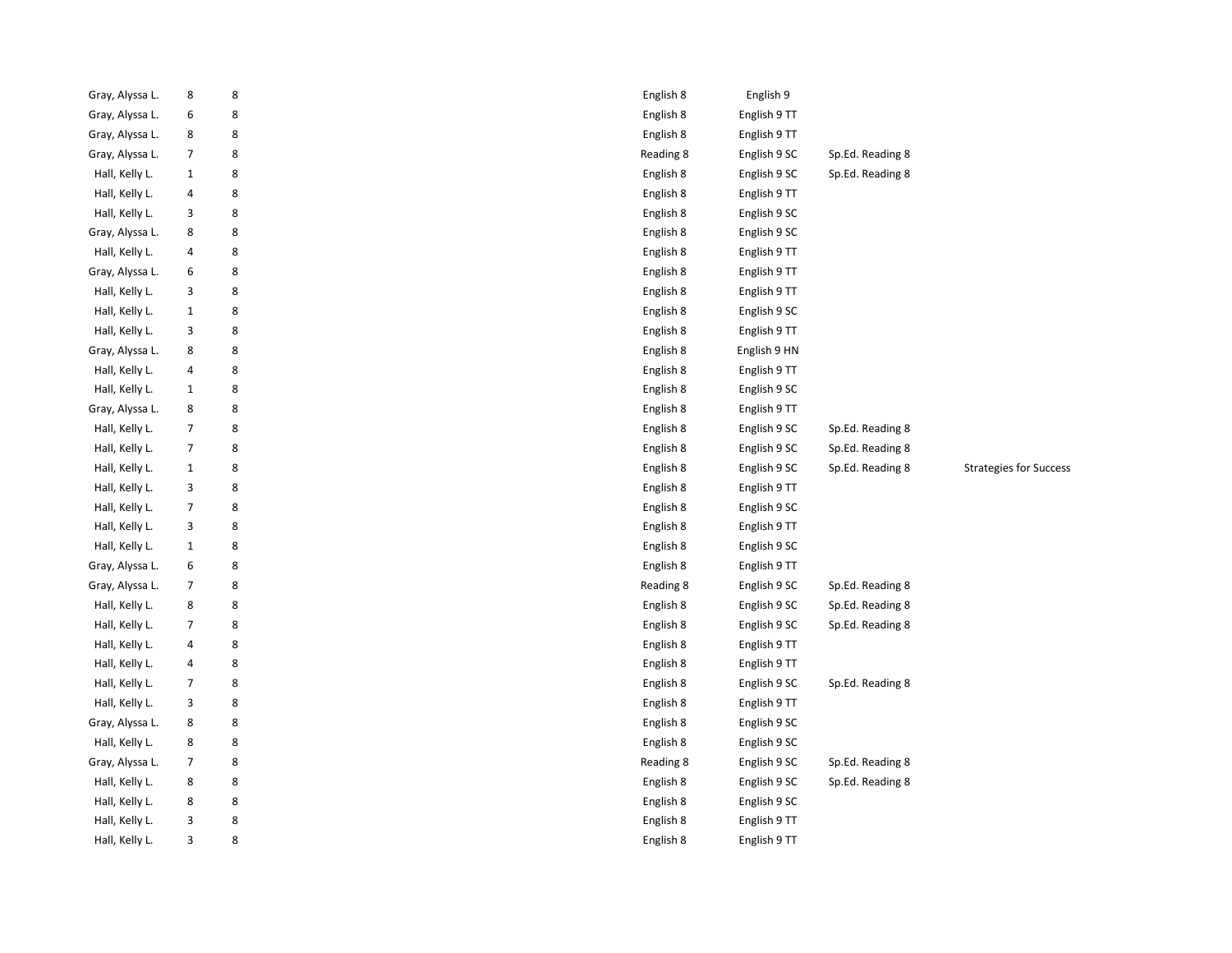| Hall, Kelly L.    | 4              | 8   |                   |                          |                           | English 8           | English 9 TT   |                             |                               |
|-------------------|----------------|-----|-------------------|--------------------------|---------------------------|---------------------|----------------|-----------------------------|-------------------------------|
| Hall, Kelly L.    | 8              | 8   |                   |                          |                           | English 8           | English 9 SC   | Sp.Ed. Reading 8            |                               |
| Gray, Alyssa L.   | 6              | 8   |                   |                          |                           | English 8           | English 9 TT   |                             |                               |
| Hall, Kelly L.    | 4              | 8   |                   |                          |                           | English 8           | English 9 SC   |                             |                               |
| Hall, Kelly L.    | 4              | 8   |                   |                          |                           | English 8           | English 9 TT   |                             |                               |
| Hall, Kelly L.    | 4              | 8   |                   |                          |                           | English 8           | English 9 TT   |                             |                               |
| Hall, Kelly L.    | 8              | 8   |                   |                          |                           | English 8           | English 9 TT   |                             |                               |
| Hall, Kelly L.    | 4              | 8   |                   |                          |                           | English 8           | English 9 TT   |                             |                               |
| Hall, Kelly L.    | 8              | 8   |                   |                          |                           | English 8           | English 9 SC   |                             |                               |
| Hall, Kelly L.    | $\overline{7}$ | 8   |                   |                          |                           | English 8           | English 9 SC   | Sp.Ed. Reading 8            |                               |
| Hall, Kelly L.    | 3              | 8   |                   |                          |                           | English 8           | English 9 TT   |                             |                               |
| Hall, Kelly L.    | 8              | 8   |                   |                          |                           | English 8           | English 9 SC   |                             |                               |
| Hall, Kelly L.    | 3              | 8   |                   |                          |                           | English 8           | English 9 TT   |                             |                               |
| Hall, Kelly L.    | $\mathbf{1}$   | 8   |                   |                          |                           | English 8           | English 9 SC   |                             |                               |
| Hall, Kelly L.    | $\mathbf{1}$   | 8   |                   |                          |                           | English 8           | English 9 SC   |                             |                               |
| Hall, Kelly L.    | 4              | 8   |                   |                          |                           | English 8           | English 9 TT   |                             |                               |
| Gray, Alyssa L.   | $\overline{7}$ | 8   |                   |                          |                           | Reading 8           | English 9 SC   | Sp.Ed. Reading 8            |                               |
| Hall, Kelly L.    | $\mathbf{1}$   | 8   |                   |                          |                           | English 8           | English 9 SC   |                             |                               |
| Gray, Alyssa L.   | 6              | 8   |                   |                          |                           | English 8           | English 9 TT   |                             |                               |
| Hall, Kelly L.    | 3              | 8   |                   |                          |                           | English 8           | English 9 TT   |                             |                               |
| Hall, Kelly L.    | 8              | 8   |                   |                          |                           | English 8           | English 9 TT   |                             |                               |
| Gray, Alyssa L.   | 6              | 8   |                   |                          |                           | English 8           | English 9 TT   |                             | <b>Strategies for Success</b> |
| Gray, Alyssa L.   | 8              | 8   |                   |                          |                           | English 8           | English 9 TT   |                             |                               |
| <b>Staff Name</b> | <b>Period</b>  | Grd | <b>Student ID</b> | <b>Student Last Name</b> | <b>Student First Name</b> | <b>Course Title</b> | Recommendation | <b>Reading Intervention</b> | <b>Intervention 2</b>         |
| Hall, Kelly L.    | $\mathbf{1}$   | 8   |                   |                          |                           | English 8           | English 9 SC   |                             |                               |
| Gray, Alyssa L.   | 6              | 8   |                   |                          |                           | English 8           | English 9 TT   |                             |                               |
| Gray, Alyssa L.   | 6              | 8   |                   |                          |                           | English 8           | English 9 TT   |                             |                               |
| Hall, Kelly L.    | $\overline{7}$ | 8   |                   |                          |                           | English 8           | English 9 SC   |                             | <b>Strategies for Success</b> |
| Gray, Alyssa L.   | 6              | 8   |                   |                          |                           | English 8           | English 9 TT   |                             |                               |
| Hall, Kelly L.    | 4              | 8   |                   |                          |                           | English 8           | English 9 TT   |                             |                               |
| Gray, Alyssa L.   | 8              | 8   |                   |                          |                           | English 8           | English 9 TT   |                             | Personal Develop.             |
| Gray, Alyssa L.   | 6              | 8   |                   |                          |                           | English 8           | English 9 TT   |                             |                               |
| Gray, Alyssa L.   | 8              | 8   |                   |                          |                           | English 8           | English 9 TT   |                             |                               |
| Gray, Alyssa L.   | 8              | 8   |                   |                          |                           | English 8           | English 9 TT   |                             |                               |
| Gray, Alyssa L.   | 8              | 8   |                   |                          |                           | English 8           | English 9 TT   |                             |                               |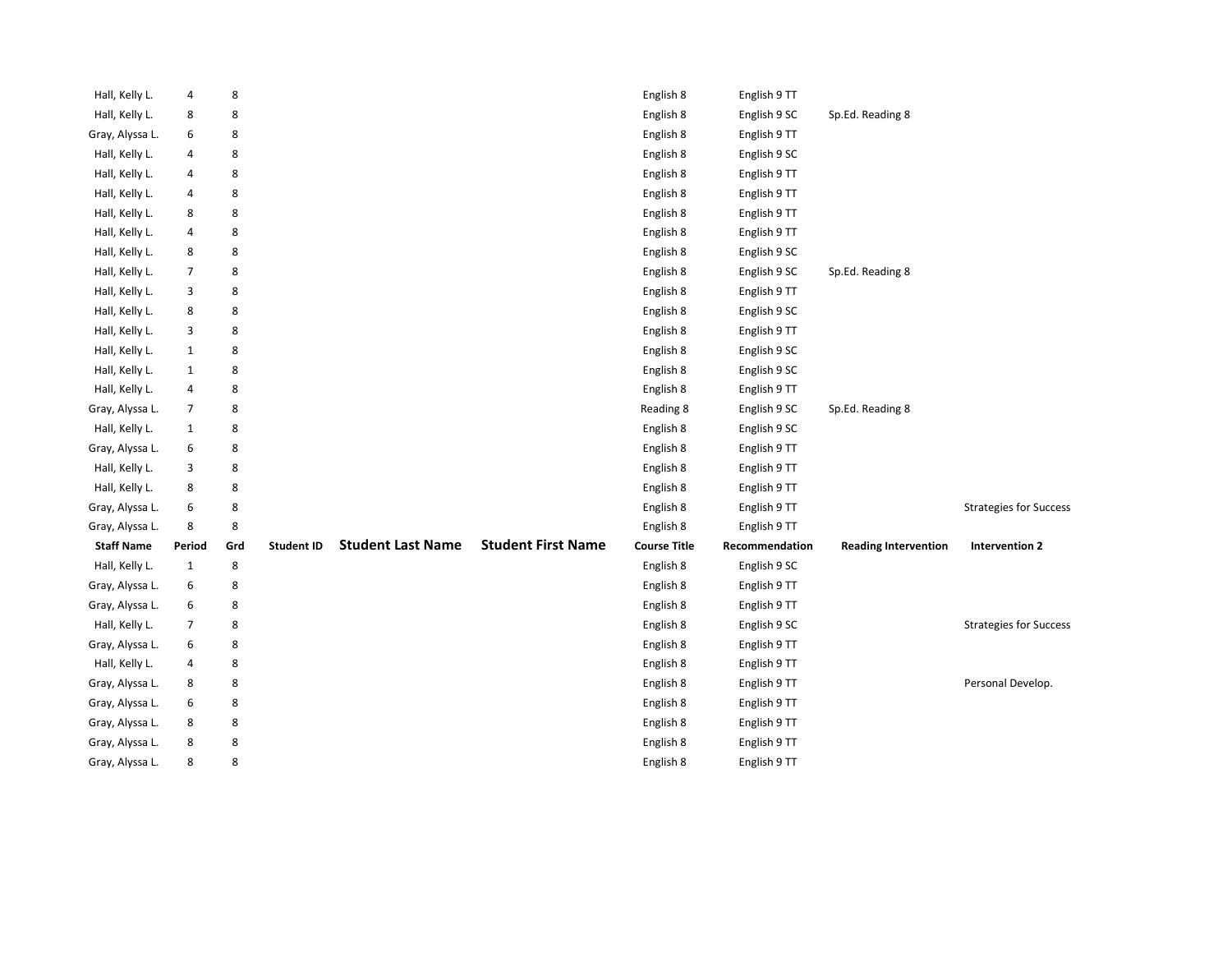| <b>Staff Name</b>   | Period       | Grd | <b>Student ID</b> | <b>Student First Name</b> | <b>Course Title</b> | Recommendation   | Intervention |
|---------------------|--------------|-----|-------------------|---------------------------|---------------------|------------------|--------------|
| Berigari, Widad     | $\mathbf{1}$ | 8   |                   |                           | Pre Algebra         | Algebra 1 TT     |              |
| Berigari, Widad     | $\mathbf{1}$ | 8   |                   |                           | Pre Algebra         | Algebra 1 TT     |              |
| Berigari, Widad     | $\mathbf{1}$ | 8   |                   |                           | Pre Algebra         | Algebra 1 TT     |              |
| Berigari, Widad     | $\mathbf{1}$ | 8   |                   |                           | Pre Algebra         | Algebra 1 TT     |              |
| Berigari, Widad     | $\mathbf{1}$ | 8   |                   |                           | Pre Algebra         | Algebra 1 TT     |              |
| Berigari, Widad     | $\mathbf{1}$ | 8   |                   |                           | Pre Algebra         | Algebra 1 TT     |              |
| Berigari, Widad     | $\mathbf{1}$ | 8   |                   |                           | Pre Algebra         | Algebra 1 TT     |              |
| Berigari, Widad     | $\mathbf{1}$ | 8   |                   |                           | Pre Algebra         | Algebra 1 TT     |              |
| Berigari, Widad     | $\mathbf{1}$ | 8   |                   |                           | Pre Algebra         | Algebra 1 TT     |              |
| Berigari, Widad     | 5            | 8   |                   |                           | Pre Algebra         | Algebra 1 TT     |              |
| Berigari, Widad     | 5            | 8   |                   |                           | Pre Algebra         | Algebra 1 TT     |              |
| Berigari, Widad     | 5            | 8   |                   |                           | Pre Algebra         | Algebra 1 TT     |              |
| Berigari, Widad     | 5            | 8   |                   |                           | Pre Algebra         | Algebra 1 TT     |              |
| Berigari, Widad     | 5            | 8   |                   |                           | Pre Algebra         | Algebra 1 TT     |              |
| Berigari, Widad     | 5            | 8   |                   |                           | Pre Algebra         | Algebra 1 TT     |              |
| Berigari, Widad     | 5            | 8   |                   |                           | Pre Algebra         | Algebra 1 TT     |              |
| Berigari, Widad     | 5            | 8   |                   |                           | Pre Algebra         | Algebra 1 TT     |              |
| Berigari, Widad     | 5            | 8   |                   |                           | Pre Algebra         | Algebra 1 TT     |              |
| Berigari, Widad     | 5            | 8   |                   |                           | Pre Algebra         | Algebra 1 TT     |              |
| Berigari, Widad     | 5            | 8   |                   |                           | Pre Algebra         | Algebra 1 SC     |              |
| Puckett, Rebecca M. | $\mathbf{1}$ | 8   |                   |                           | Pre Algebra         | Algebra 1 SC 2X2 |              |
| Puckett, Rebecca M. | $\mathbf{1}$ | 8   |                   |                           | Pre Algebra         | Algebra 1 SC     |              |
| Puckett, Rebecca M. | $\mathbf{1}$ | 8   |                   |                           | Pre Algebra         | Algebra 1 SC 2X2 |              |
| Puckett, Rebecca M. | $\mathbf{1}$ | 8   |                   |                           | Pre Algebra         | Algebra 1 SC     |              |
| Puckett, Rebecca M. | $\mathbf{1}$ | 8   |                   |                           | Pre Algebra         | Algebra 1 Part 1 |              |
| Puckett, Rebecca M. | 3            | 8   |                   |                           | Pre Algebra         | Algebra 1 SC     |              |
| Puckett, Rebecca M. | 3            | 8   |                   |                           | Pre Algebra         | Algebra 1 2X2    |              |
| Puckett, Rebecca M. | 3            | 8   |                   |                           | Pre Algebra         | Algebra 1 SC     |              |
| Puckett, Rebecca M. | 3            | 8   |                   |                           | Pre Algebra         | Algebra 1 TT 2X2 |              |
| Puckett, Rebecca M. | 3            | 8   |                   |                           | Pre Algebra         | Algebra 1 Part 1 |              |
| Puckett, Rebecca M. | 3            | 8   |                   |                           | Pre Algebra         | Algebra 1 2X2    |              |
|                     |              |     |                   |                           |                     |                  |              |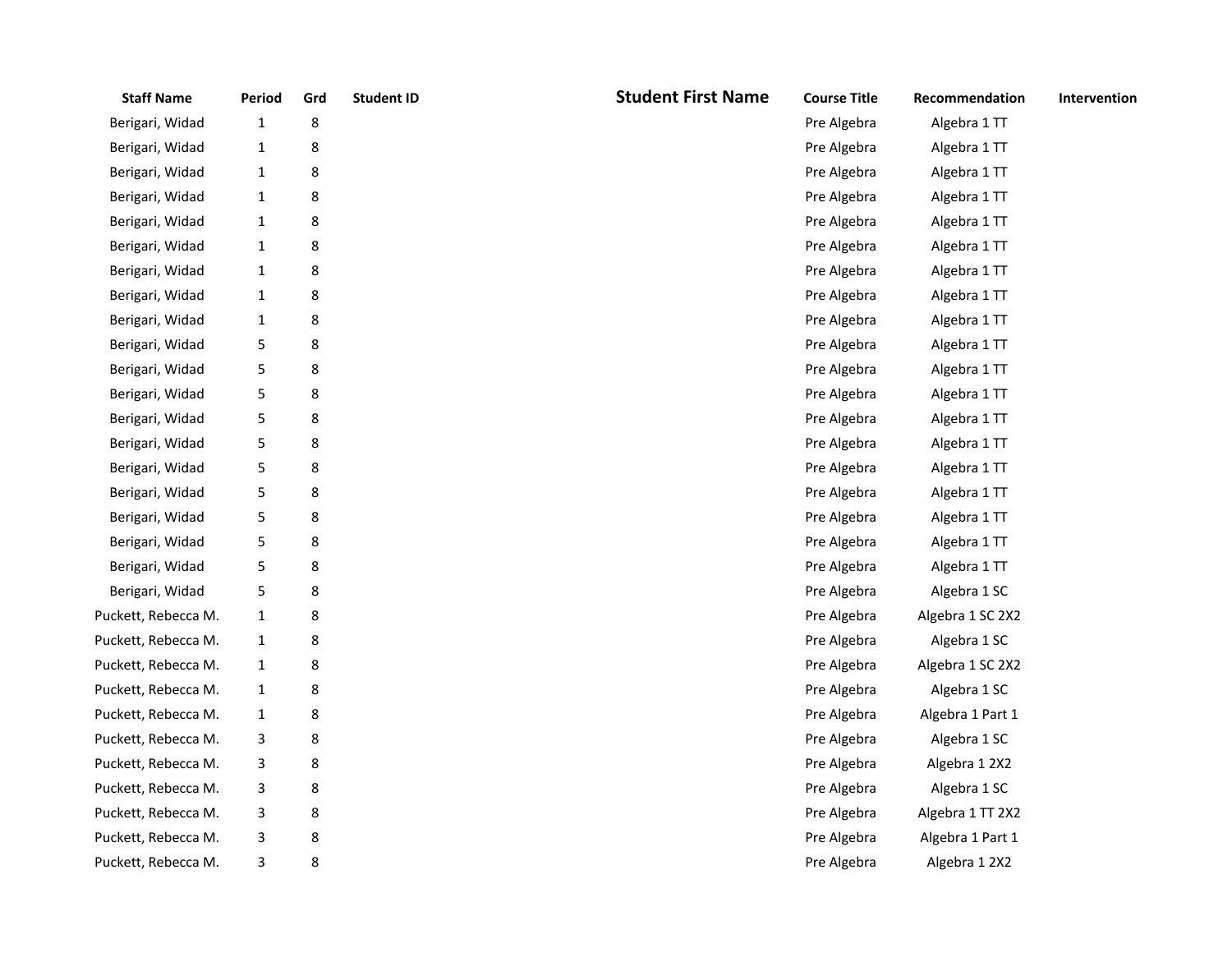| Puckett, Rebecca M. | 3 | 8 |  | Pre Algebra | Algebra 1 SC     |
|---------------------|---|---|--|-------------|------------------|
| Puckett, Rebecca M. | 4 | 8 |  | Pre Algebra | Algebra 1 TT     |
| Puckett, Rebecca M. | 4 | 8 |  | Pre Algebra | Algebra 1 TT 2X2 |
| Puckett, Rebecca M. | 4 | 8 |  | Pre Algebra | Algebra 1 TT     |
| Puckett, Rebecca M. | 4 | 8 |  | Pre Algebra | Algebra 1 TT     |
| Puckett, Rebecca M. | 4 | 8 |  | Pre Algebra | Algebra 1 TT 2X2 |
| Puckett, Rebecca M. | 4 | 8 |  | Pre Algebra | Algebra 1 TT     |
| Puckett, Rebecca M. | 4 | 8 |  | Pre Algebra | Algebra 1        |
| Puckett, Rebecca M. | 4 | 8 |  | Pre Algebra | Algebra 1        |
| Puckett, Rebecca M. | 4 | 8 |  | Pre Algebra | Algebra 1 TT     |
| Puckett, Rebecca M. | 4 | 8 |  | Pre Algebra | Algebra 1 TT 2X2 |
| Puckett, Rebecca M. | 5 | 8 |  | Pre Algebra | Algebra 1 SC 2X2 |
| Puckett, Rebecca M. | 5 | 8 |  | Pre Algebra | Algebra 1 SC 2X2 |
| Puckett, Rebecca M. | 5 | 8 |  | Pre Algebra | Algebra 1 TT     |
| Puckett, Rebecca M. | 5 | 8 |  | Pre Algebra | Algebra 1 Part 1 |
| Puckett, Rebecca M. | 5 | 8 |  | Pre Algebra | Algebra 1 SC     |
| Puckett, Rebecca M. | 5 | 8 |  | Pre Algebra | Algebra 1 SC     |
| Puckett, Rebecca M. | 6 | 8 |  | Pre Algebra | Algebra 1 TT     |
| Puckett, Rebecca M. | 6 | 8 |  | Pre Algebra | Algebra 1 TT     |
| Puckett, Rebecca M. | 6 | 8 |  | Pre Algebra | Algebra 1 TT     |
| Puckett, Rebecca M. | 6 | 8 |  | Pre Algebra | Algebra 1 TT 2X2 |
| Puckett, Rebecca M. | 6 | 8 |  | Pre Algebra | Algebra 1        |
| Puckett, Rebecca M. | 6 | 8 |  | Pre Algebra | Algebra 1 TT 2X2 |
| Puckett, Rebecca M. | 6 | 8 |  | Pre Algebra | Algebra 1 TT     |
|                     |   |   |  |             |                  |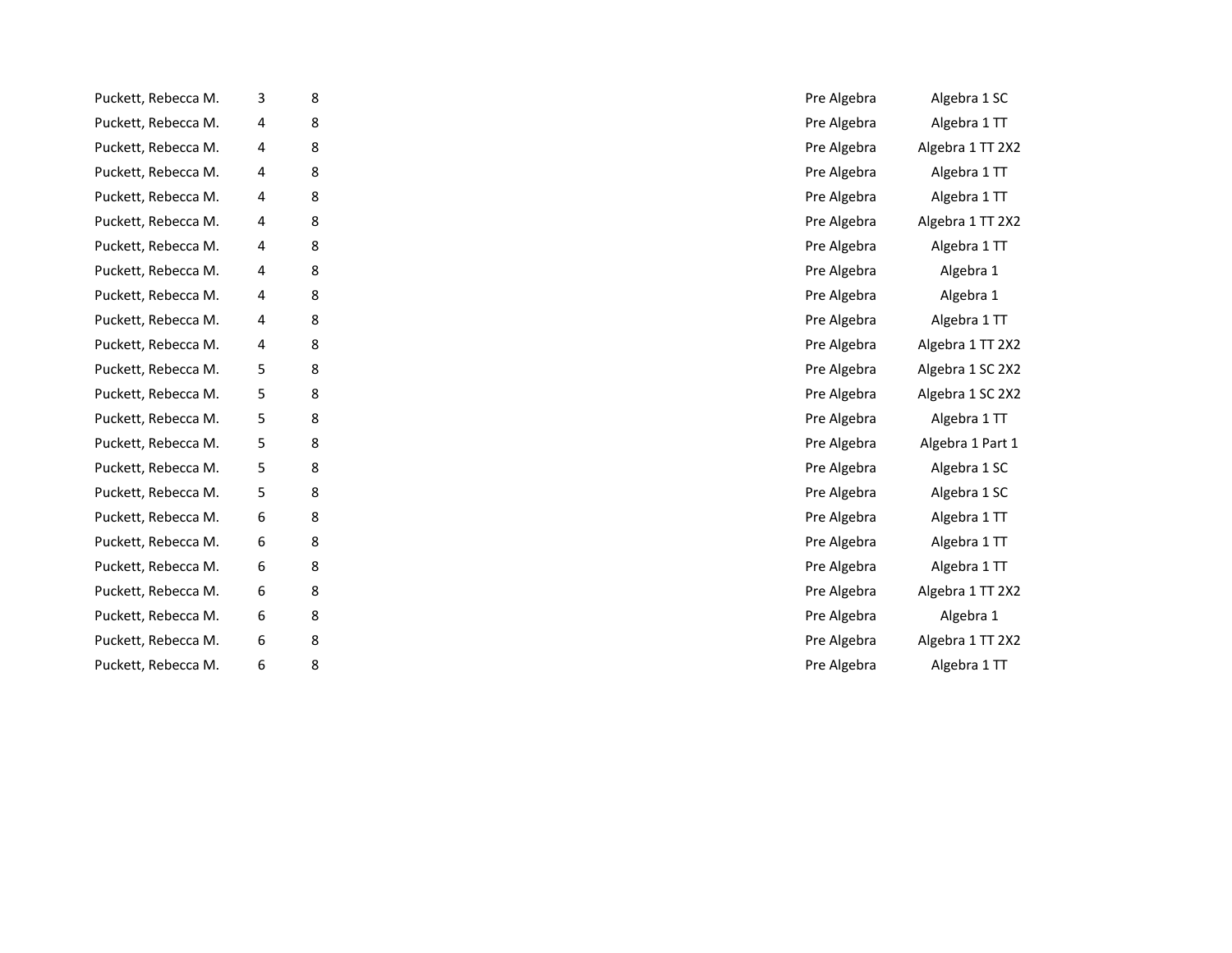| <b>Staff Name</b> | Period       | Grd | <b>Student ID</b> | <b>Student Last Name</b> | <b>Student First Name</b> | <b>Course Title</b>       | Recommendation    | Intervention                 |
|-------------------|--------------|-----|-------------------|--------------------------|---------------------------|---------------------------|-------------------|------------------------------|
| Engel, Sarah      | 1            | 8   |                   |                          |                           | Invest Matter/Ener        | Biology           |                              |
| Engel, Sarah      | $\mathbf{1}$ | 8   |                   |                          |                           | Invest Matter/Ener        | <b>Biology TT</b> |                              |
| Engel, Sarah      | $\mathbf{1}$ | 8   |                   |                          |                           | Invest Matter/Ener        | <b>Biology TT</b> |                              |
| Engel, Sarah      | $\mathbf{1}$ | 8   |                   |                          |                           | Invest Matter/Ener        | <b>Biology TT</b> | <b>Strategies for Succes</b> |
| Engel, Sarah      | $\mathbf{1}$ | 8   |                   |                          |                           | Invest Matter/Ener        | <b>Biology TT</b> |                              |
| Engel, Sarah      | $\mathbf{1}$ | 8   |                   |                          |                           | Invest Matter/Ener        | <b>Biology TT</b> |                              |
| Engel, Sarah      | $\mathbf{1}$ | 8   |                   |                          |                           | Invest Matter/Ener        | <b>Biology TT</b> |                              |
| Engel, Sarah      | $\mathbf{1}$ | 8   |                   |                          |                           | Invest Matter/Ener        | <b>Biology TT</b> |                              |
| Engel, Sarah      | $\mathbf{1}$ | 8   |                   |                          |                           | Invest Matter/Ener        | <b>Biology TT</b> | <b>Strategies for Succes</b> |
| Engel, Sarah      | $\mathbf{1}$ | 8   |                   |                          |                           | Invest Matter/Ener        | <b>Biology TT</b> |                              |
| Engel, Sarah      | 4            | 8   |                   |                          |                           | <b>Invest Matter/Ener</b> | <b>Biology SC</b> |                              |
| Engel, Sarah      | 4            | 8   |                   |                          |                           | Invest Matter/Ener        | <b>Biology SC</b> | Personal Develop.            |
| Engel, Sarah      | 4            | 8   |                   |                          |                           | Invest Matter/Ener        | <b>Biology SC</b> | <b>Strategies for Succes</b> |
| Engel, Sarah      | 4            | 8   |                   |                          |                           | Invest Matter/Ener        | <b>Biology SC</b> |                              |
| Engel, Sarah      | 4            | 8   |                   |                          |                           | Invest Matter/Ener        | <b>Biology SC</b> |                              |
| Engel, Sarah      | 4            | 8   |                   |                          |                           | Invest Matter/Ener        | <b>Biology SC</b> |                              |
| Engel, Sarah      | 4            | 8   |                   |                          |                           | Invest Matter/Ener        | <b>Biology TT</b> |                              |
| Engel, Sarah      | 5            | 8   |                   |                          |                           | Invest Matter/Ener        | <b>Biology SC</b> |                              |
| Engel, Sarah      | 5            | 8   |                   |                          |                           | Invest Matter/Ener        | <b>Biology SC</b> | Personal Develop.            |
| Engel, Sarah      | 5            | 8   |                   |                          |                           | Invest Matter/Ener        | <b>Biology SC</b> |                              |
| Engel, Sarah      | 5            | 8   |                   |                          |                           | Invest Matter/Ener        | <b>Biology SC</b> |                              |
| Engel, Sarah      | 5            | 8   |                   |                          |                           | Invest Matter/Ener        | <b>Biology SC</b> |                              |
| Engel, Sarah      | 5            | 8   |                   |                          |                           | Invest Matter/Ener        | <b>Biology SC</b> |                              |
| Engel, Sarah      | 5            | 8   |                   |                          |                           | Invest Matter/Ener        | <b>Biology SC</b> | Personal Develop.            |
| Engel, Sarah      | 6            | 8   |                   |                          |                           | Invest Matter/Ener        | <b>Biology SC</b> | <b>Strategies for Succes</b> |
| Engel, Sarah      | 6            | 8   |                   |                          |                           | Invest Matter/Ener        | Biology           |                              |
| Engel, Sarah      | 6            | 8   |                   |                          |                           | Invest Matter/Ener        | <b>Biology TT</b> |                              |
| Engel, Sarah      | 6            | 8   |                   |                          |                           | Invest Matter/Ener        | <b>Biology TT</b> |                              |
| Engel, Sarah      | 6            | 8   |                   |                          |                           | Invest Matter/Ener        | <b>Biology TT</b> |                              |
| Engel, Sarah      | 6            | 8   |                   |                          |                           | Invest Matter/Ener        | <b>Biology TT</b> |                              |
| Engel, Sarah      | 6            | 8   |                   |                          |                           | Invest Matter/Ener        | <b>Biology TT</b> |                              |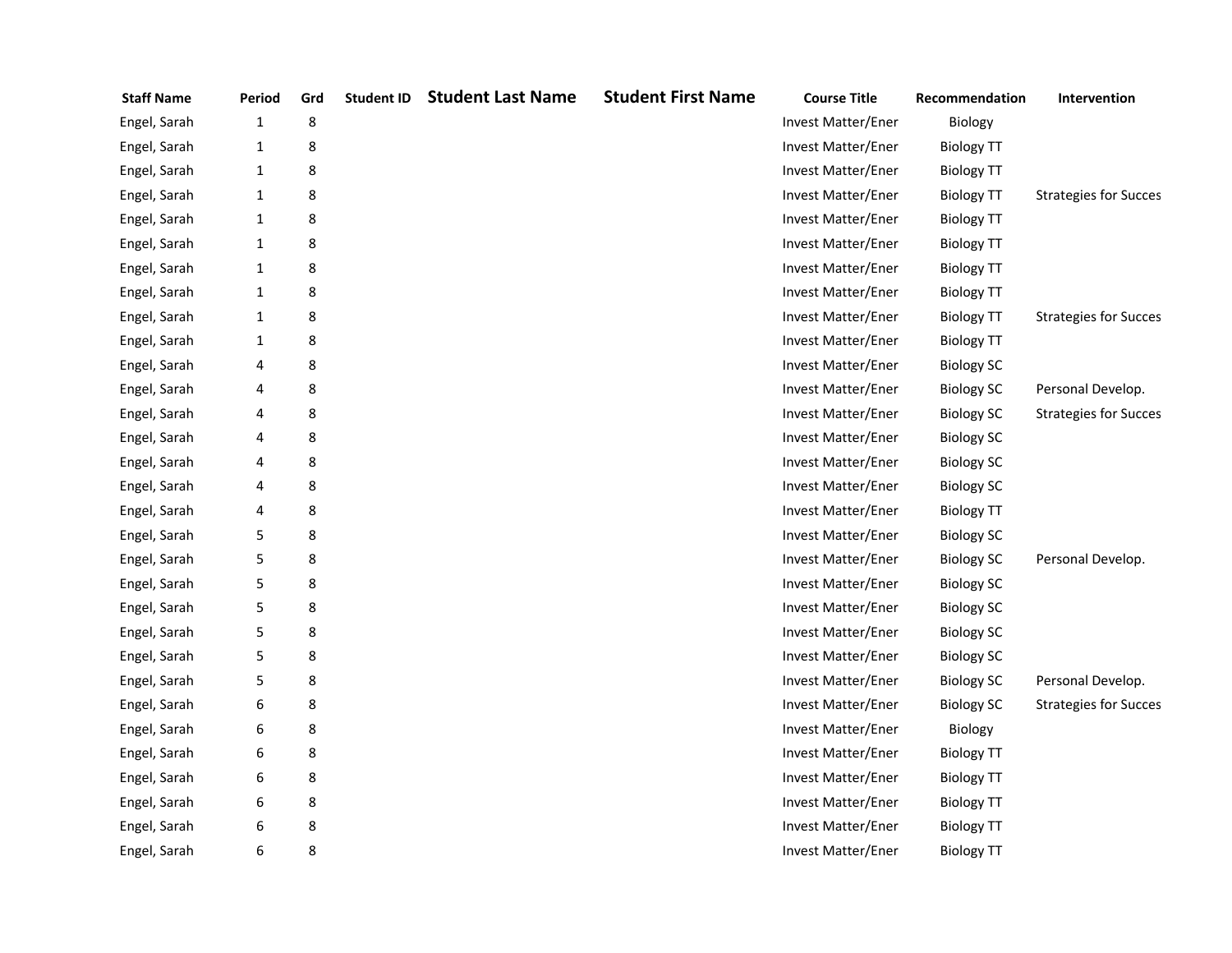| Engel, Sarah       | 6              | 8 | Invest Matter/Ener<br><b>Biology SC</b>                                        |
|--------------------|----------------|---|--------------------------------------------------------------------------------|
| Engel, Sarah       | 6              | 8 | <b>Invest Matter/Ener</b><br><b>Biology TT</b>                                 |
| Engel, Sarah       | 6              | 8 | <b>Invest Matter/Ener</b><br><b>Biology TT</b>                                 |
| Engel, Sarah       | 6              | 8 | <b>Invest Matter/Ener</b><br><b>Biology TT</b>                                 |
| Engel, Sarah       | 6              | 8 | <b>Invest Matter/Ener</b><br><b>Biology TT</b>                                 |
| Engel, Sarah       | 7              | 8 | Invest Matter/Ener<br><b>Biology SC</b>                                        |
| Engel, Sarah       | 7              | 8 | Invest Matter/Ener<br><b>Biology SC</b>                                        |
| Engel, Sarah       | 7              | 8 | <b>Invest Matter/Ener</b><br><b>Biology SC</b>                                 |
| Engel, Sarah       | 7              | 8 | Invest Matter/Ener<br><b>Biology SC</b>                                        |
| Engel, Sarah       | 7              | 8 | <b>Invest Matter/Ener</b><br><b>Biology SC</b>                                 |
| Johnson, Meghan R. | 7              | 8 | Invest Matter/Ener<br><b>Biology TT</b>                                        |
| Johnson, Meghan R. | 7              | 8 | Invest Matter/Ener<br><b>Biology TT</b>                                        |
| Johnson, Meghan R. | $\overline{7}$ | 8 | <b>Invest Matter/Ener</b><br><b>Biology SC</b><br><b>Strategies for Succes</b> |
| Johnson, Meghan R. | 7              | 8 | Invest Matter/Ener<br><b>Biology TT</b>                                        |
| Johnson, Meghan R. | 7              | 8 | Invest Matter/Ener<br><b>Biology TT</b>                                        |
| Johnson, Meghan R. | $\overline{7}$ | 8 | <b>Invest Matter/Ener</b><br><b>Biology TT</b>                                 |
| Johnson, Meghan R. | $\overline{7}$ | 8 | Invest Matter/Ener<br><b>Biology TT</b>                                        |
| Johnson, Meghan R. | 7              | 8 | Invest Matter/Ener<br><b>Biology TT</b><br><b>Strategies for Succes</b>        |
| Johnson, Meghan R. | 7              | 8 | Invest Matter/Ener<br><b>Biology TT</b>                                        |
| Johnson, Meghan R. | $\overline{7}$ | 8 | <b>Invest Matter/Ener</b><br><b>Biology TT</b>                                 |
| Johnson, Meghan R. | $\overline{7}$ | 8 | Invest Matter/Ener<br><b>Biology TT</b>                                        |
| Johnson, Meghan R. | 7              | 8 | <b>Invest Matter/Ener</b><br>Personal Develop.<br><b>Biology TT</b>            |
| Johnson, Meghan R. | $\overline{7}$ | 8 | Invest Matter/Ener<br><b>Biology TT</b>                                        |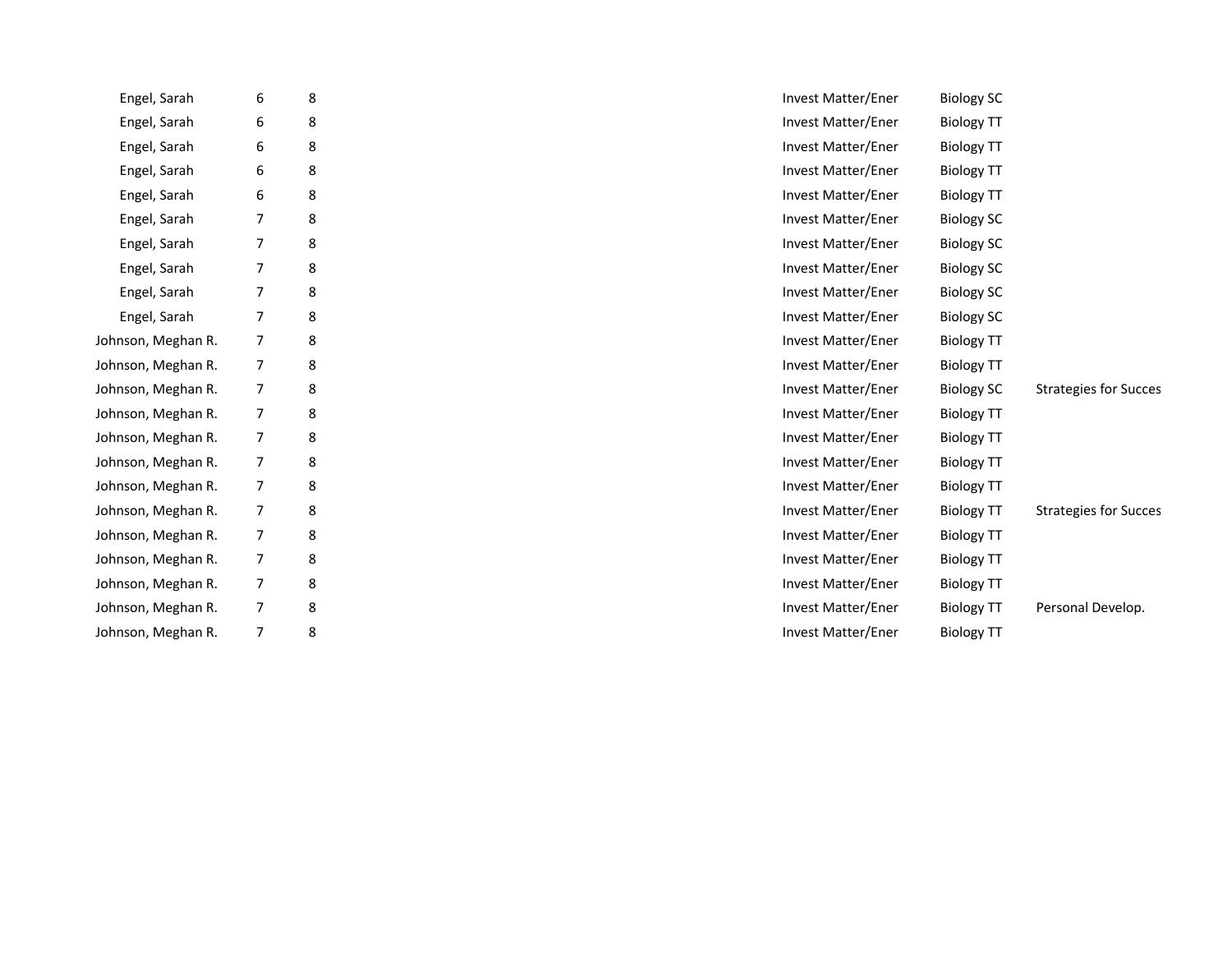| Thamasett, Erin G. | 3                       | 8 |  |  |  |
|--------------------|-------------------------|---|--|--|--|
| Thamasett, Erin G. | 7                       | 8 |  |  |  |
| Thamasett, Erin G. | 3                       | 8 |  |  |  |
|                    |                         |   |  |  |  |
| Thamasett, Erin G. | 5                       | 8 |  |  |  |
| Thamasett, Erin G. | 7                       | 8 |  |  |  |
| Thamasett, Erin G. | 3                       | 8 |  |  |  |
| Thamasett, Erin G. | 7                       | 8 |  |  |  |
| Thamasett, Erin G. | 7                       | 8 |  |  |  |
| Thamasett, Erin G. | 8                       | 8 |  |  |  |
| Thamasett, Erin G. | 5                       | 8 |  |  |  |
| Thamasett, Erin G. | 5                       | 8 |  |  |  |
| Thamasett, Erin G. | 5                       | 8 |  |  |  |
| Thamasett, Erin G. | 8                       | 8 |  |  |  |
| Thamasett, Erin G. | 3                       | 8 |  |  |  |
| Thamasett, Erin G. | 8                       | 8 |  |  |  |
|                    |                         |   |  |  |  |
| Thamasett, Erin G. | 6                       | 8 |  |  |  |
| Thamasett, Erin G. | 5                       | 8 |  |  |  |
| Thamasett, Erin G. | 8                       | 8 |  |  |  |
| Thamasett, Erin G. | 5                       | 8 |  |  |  |
| Thamasett, Erin G. | 4                       | 8 |  |  |  |
| Thamasett, Erin G. | 3                       | 8 |  |  |  |
| Thamasett, Erin G. | 6                       | 8 |  |  |  |
| Thamasett, Erin G. | 4                       | 8 |  |  |  |
| Thamasett, Erin G. | 5                       | 8 |  |  |  |
| Thamasett, Erin G. | 8                       | 8 |  |  |  |
| Thamasett, Erin G. | 7                       | 8 |  |  |  |
| Thamasett, Erin G. | 5                       | 8 |  |  |  |
| Thamasett, Erin G. | 4                       | 8 |  |  |  |
| Thamasett, Erin G. | $\overline{\mathbf{4}}$ | 8 |  |  |  |

| <b>Civics 8 HN</b> | WH & Geo 1 TT |  |
|--------------------|---------------|--|
| <b>Civics 8 HN</b> | WH & Geo 1 TT |  |
|                    |               |  |
| <b>Civics 8</b>    | WH & Geo 1 SC |  |
| <b>Civics 8 HN</b> | WH & Geo 1 TT |  |
| <b>Civics 8 HN</b> | WH & Geo 1 SC |  |
| <b>Civics 8 HN</b> | WH & Geo 1 SC |  |
| <b>Civics 8 HN</b> | WH & Geo 1 TT |  |
| <b>Civics 8 HN</b> | WH & Geo 1 TT |  |
| <b>Civics 8</b>    | WH & Geo 1 SC |  |
| <b>Civics 8 HN</b> | WH & Geo 1 TT |  |
| <b>Civics 8 HN</b> | WH & Geo 1 TT |  |
| <b>Civics 8 HN</b> | WH & Geo 1 TT |  |
| <b>Civics 8</b>    | WH & Geo 1 TT |  |
| <b>Civics 8 HN</b> | WH & Geo 1 TT |  |
|                    |               |  |
| <b>Civics 8</b>    | WH & Geo 1 SC |  |
| Civics 8           | WH & Geo 1 SC |  |
| <b>Civics 8 HN</b> | WH & Geo 1 TT |  |
| Civics 8           | WH & Geo 1 SC |  |
| <b>Civics 8 HN</b> | WH & Geo 1 TT |  |
| Civics 8           | WH & Geo 1 TT |  |
| <b>Civics 8 HN</b> | WH & Geo 1 TT |  |
| <b>Civics 8</b>    | WH & Geo 1 SC |  |
| <b>Civics 8</b>    | WH & Geo 1 SC |  |
| <b>Civics 8 HN</b> | WH & Geo 1 TT |  |
| <b>Civics 8</b>    | WH & Geo 1 TT |  |
| <b>Civics 8 HN</b> | WH & Geo 1 TT |  |
| <b>Civics 8 HN</b> | WH & Geo 1 TT |  |
| <b>Civics 8</b>    | WH & Geo 1 SC |  |
| <b>Civics 8</b>    | WH & Geo 1 TT |  |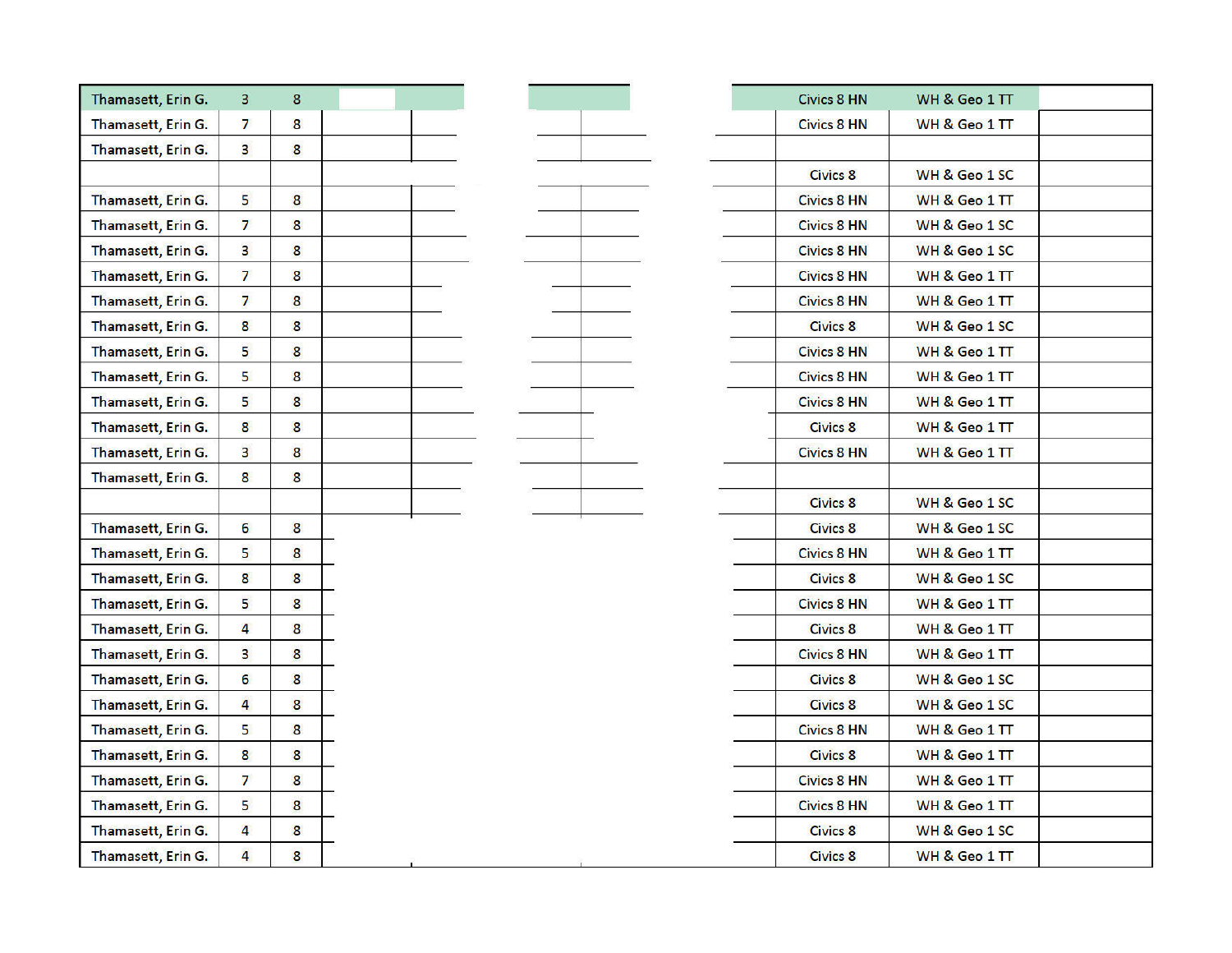| Thamasett, Erin G. | 4              | 8   |                   |                          |                           | Civics 8            | WH & Geo 1 SC  |                           |
|--------------------|----------------|-----|-------------------|--------------------------|---------------------------|---------------------|----------------|---------------------------|
| Thamasett, Erin G. | 5              | 8   |                   |                          |                           | Civics 8 HN         | WH & Geo 1 TT  |                           |
| Thamasett, Erin G. | $\overline{7}$ | 8   |                   |                          |                           | Civics 8 HN         | WH & Geo 1 TT  |                           |
| Thamasett, Erin G. | 6              | 8   |                   |                          |                           | Civics 8            | WH & Geo 1 SC  |                           |
| Thamasett, Erin G. | 3              | 8   |                   |                          |                           | Civics 8 HN         | WH & Geo 1 TT  |                           |
| Thamasett, Erin G. | 5              | 8   |                   |                          |                           | Civics 8 HN         | WH & Geo 1 SC  |                           |
| Thamasett, Erin G. | $\overline{7}$ | 8   |                   |                          |                           | Civics 8 HN         | WH & Geo 1 TT  |                           |
| Thamasett, Erin G. | 7              | 8   |                   |                          |                           | Civics 8 HN         | WH & Geo 1 TT  |                           |
| Thamasett, Erin G. | 5              | 8   |                   |                          |                           | Civics 8 HN         | WH & Geo 1 TT  | <b>Strategies for Suc</b> |
| Thamasett, Erin G. | 7              | 8   |                   |                          |                           | Civics 8 HN         | WH & Geo 1 TT  |                           |
| Thamasett, Erin G. | $\overline{7}$ | 8   |                   |                          |                           | Civics 8 HN         | WH & Geo 1 TT  |                           |
| Thamasett, Erin G. | 8              | 8   |                   |                          |                           | Civics 8            | WH & Geo 1 TT  |                           |
| Thamasett, Erin G. | $\overline{7}$ | 8   |                   |                          |                           | Civics 8 HN         | WH & Geo 1 TT  |                           |
| Thamasett, Erin G. | 7              | 8   |                   |                          |                           | Civics 8 HN         | WH & Geo 1 TT  |                           |
| Thamasett, Erin G. | 6              | 8   |                   |                          |                           | Civics 8            | WH & Geo 1 SC  |                           |
| Thamasett, Erin G. | 6              | 8   |                   |                          |                           | Civics 8            | WH & Geo 1 TT  |                           |
| Thamasett, Erin G. | $\overline{7}$ | 8   |                   |                          |                           | Civics 8 HN         | WH & Geo 1 TT  |                           |
| Thamasett, Erin G. | 4              | 8   |                   |                          |                           | Civics 8            | WH & Geo 1 SC  |                           |
| Thamasett, Erin G. | 5              | 8   |                   |                          |                           | Civics 8 HN         | WH & Geo 1 TT  |                           |
| Thamasett, Erin G. | 3              | 8   |                   |                          |                           | Civics 8 HN         | WH & Geo 1 TT  |                           |
| Thamasett, Erin G. | 3              | 8   |                   |                          |                           | HN                  | WH & Geo 1 TT  |                           |
| Thamasett, Erin G. | 3              | 8   |                   |                          |                           | Civics 8 HN         | WH & Geo 1 TT  |                           |
| Thamasett, Erin G. | 3              | 8   |                   |                          |                           | Civics 8 HN         | WH & Geo 1 TT  |                           |
| Thamasett, Erin G. | 3              | 8   |                   |                          |                           | Civics 8 HN         | WH & Geo 1 TT  |                           |
| <b>Staff Name</b>  | <b>Period</b>  | Grd | <b>Student ID</b> | <b>Student Last Name</b> | <b>Student First Name</b> | <b>Course Title</b> | Recommendation | Intervention              |
| Thamasett, Erin G. | 4              | 8   |                   |                          |                           | Civics 8            | WH & Geo 1 TT  |                           |
| Thamasett, Erin G. | 3              | 8   |                   |                          |                           | Civics 8 HN         | WH & Geo 1 TT  |                           |
| Thamasett, Erin G. | 8              | 8   |                   |                          |                           | Civics 8            | WH & Geo 1 TT  |                           |
| Thamasett, Erin G. | 5              | 8   |                   |                          |                           | Civics 8 HN         | WH & Geo 1 TT  |                           |
| Thamasett, Erin G. | 3              | 8   |                   |                          |                           | Civics 8 HN         | WH & Geo 1 TT  |                           |
| Thamasett, Erin G. | 3              | 8   |                   |                          |                           | Civics 8 HN         | WH & Geo 1 SC  |                           |